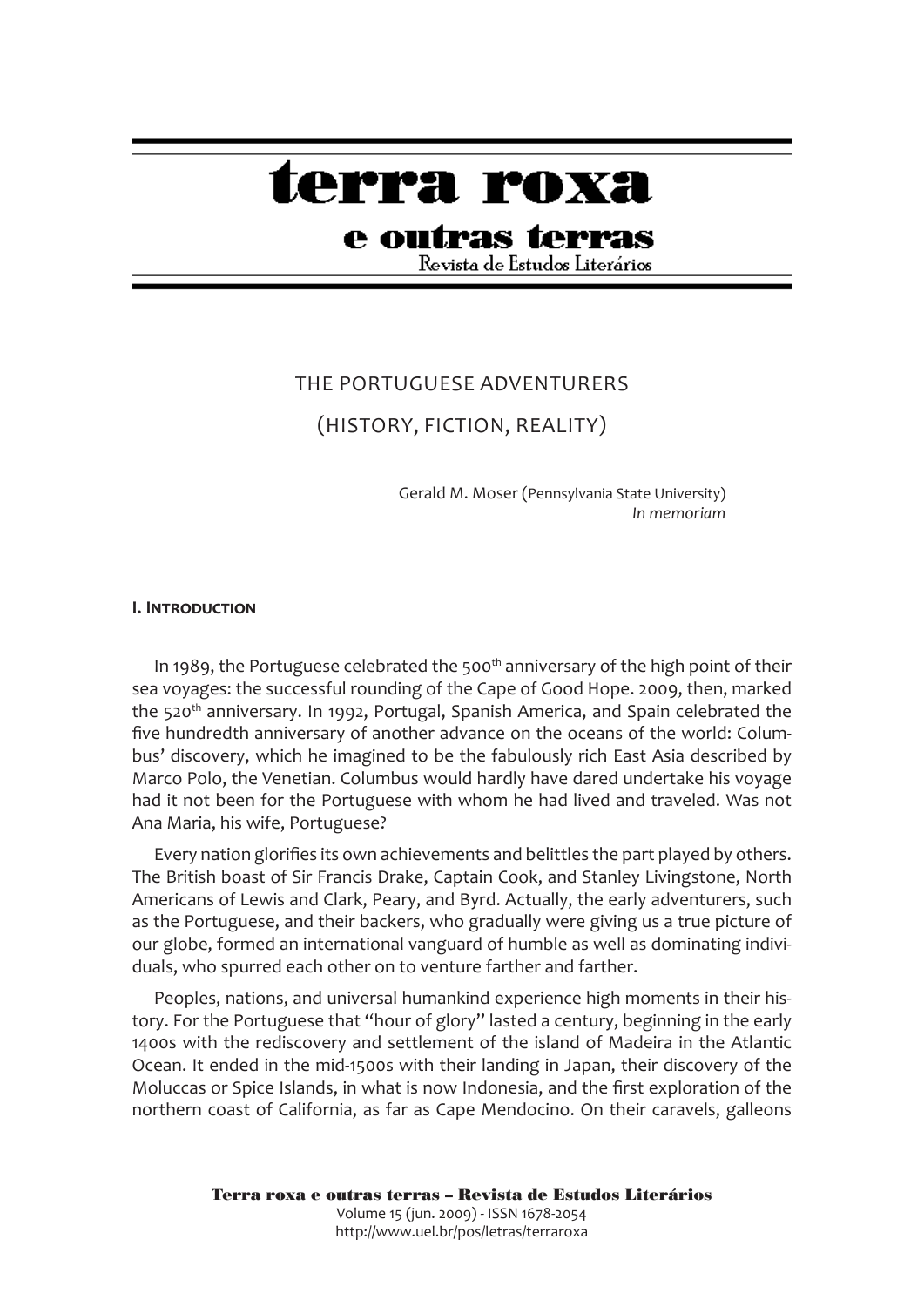and carracks, mere nutshells of ships, the Portuguese swarmed in all directions. Yet, Portugal was then what it still remains, one of the smallest and poorest nations of Europe, though also one of the oldest.

This is an appropriate time to recall the daring seamen and soldiers who sailed uncharted seas, the travelers who penetrated forbidding lands, for do they not foreshadow the bold explorers of our era? Now, space is being explored; then, planet Earth still offered to enterprising, curious, ambitious Europeans oceans, islands, continents to be found, explored and mapped, erasing the words *terra incognita* (unknown territory) from most of Africa, the three Americas, all of the coasts and islands of the Indian Ocean, all of southwestern Asia, northern Asia, Australia, the Pacific islands, and the polar regions.

#### **II. Circumstances of the Portuguese Enterprise**

The circumstances of the Portuguese enterprise are puzzling. Why were the Portuguese the first at the very end of the Middle Ages to venture forth on the Atlantic Ocean, before the Spaniards, the English, the French, and the Dutch, and long before the Germans? More than one reason has been advanced to explain it.

First of all, location. The country of the Portuguese borders on the Atlantic at a point closest to North Africa, with the simultaneous lure and menace of the Muslim Moors, and to the Mediterranean, through which the two trade routes to the Orient passed. Secondly, the Portuguese were experienced ocean fishermen and sailors. A third reason was their early adoption of advances in shipbuilding, progressing from the small caravels of about 160 to 200 tons to the larger carracks and galleons, as well as the improvements they made to nautical instruments, such as the mariner's compass and the astrolabe in its simplified form, namely the sextant. A fourth reason was a certain population pressure as the country had reached its southern limits when its armies reconquered the Algarve province from the Moors. Finally, a fifth impetus, of considerable weight, was a revolution that occurred in 1385 when the middle classes, that is, master craftsmen and merchants of the cities, wrested the right to representation and other liberties from the nobility.

However, the Atlantic adventure became extremely important, and not just for the Portuguese, when another historical event shook Europe, the conquest of the Greek Orthodox Christian Empire of Byzantium or Constantinople, the modern Istanbul, by the Ottoman Turks, a people of Islam. The conquest happened in 1453, and from then on made it more difficult to follow the traditional routes from Italy, especially Venice, to India and China. It became profitable to find a new route that would bypass the Turks.

Was this a national enterprise? A large number of Italian traders and bankers and their agents became involved. Cristoforo Colombo, the Genovese, and Amerigo Vespucci, the Florentine, were merely two of many.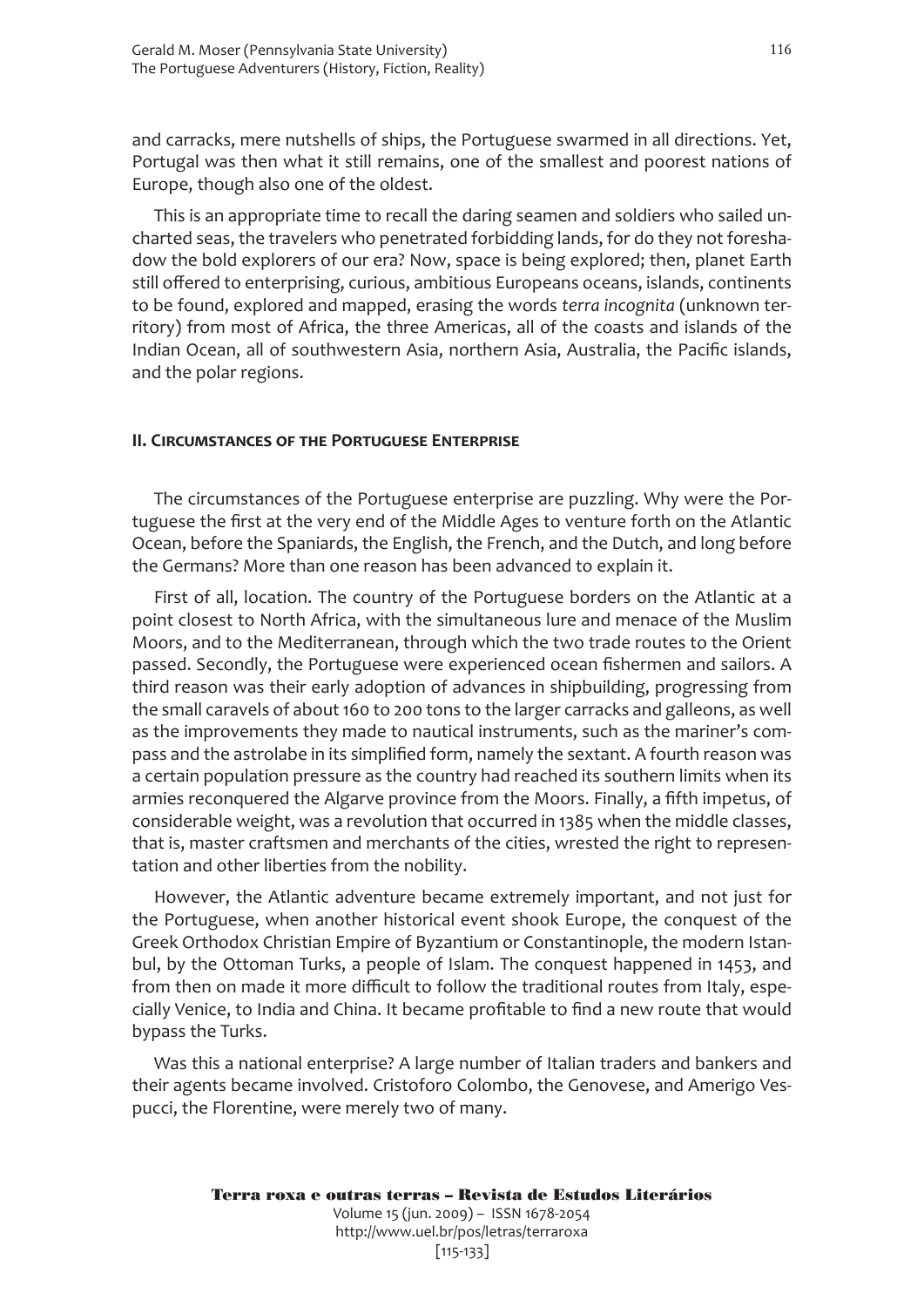Did the adventure pursue a purely practical, economic end? Fundamentally it did, although other motives also played a role: thirst for knowledge and thus a scientific interest, the desire to see other lands and other peoples, especially strong on the part of young men, the hope of gaining a higher status in society for oneself and one's family. The enterprise was furthermore given a very respectable religious cloak by its official promoter, Prince Henry, misnamed "the Navigator": He sent exploratory ships methodically farther and farther south for reasons stated by his historian Zurara. First of all, Henry wanted to know what lands lay beyond the Canary Islands and the cape called Bojador. Secondly, if some good harbors were found, much valuable merchandise could be safely shipped to Portugal. The third reason was that he wanted to know if some Christian princes could be found as allies against the Muslims, since no other Christian rulers in Europe were willing to join the Portuguese in their fight. In the fourth place, he greatly desired,as grand master of the knightly Order of Christ, to bring the holy faith of our Lord to all those souls in need of salvation. Zurara was sure of another, over-riding reason, namely that Prince Henry was destined to make discoveries because his horoscope showed it written in the stars.<sup>1</sup>

It is said that a Portuguese convict whom Vasco da Gama sent ashore as a scout in India stated the motives much more succinctly. There a Moorish merchant asked him what had brought them across the sea from their distant country. To which the convict replied, "We've come to look for Christians and spices" [Viemos buscar cristãos e especiarias).<sup>2</sup>

In the national poem glorifying the Portuguese for the success of Gama's voyage, the author changed those words into crusading verses:

Abrindo (lhe responde) o mar profundo, Por onde nunca veio gente humana; Vimos buscar do Indo a grão corrente, Por onde a Lei divina se acrecente.<sup>3</sup>

Actually, Prince Henry has not left any statement of his own as to his motives. As the head of the wealthy Order of Christ, replacing the Templars in Portugal, he was granted the monopoly of sending ships to West Africa and to trade there. A religious element unquestionably entered his thought. The idea of conquering once Christian Morocco, Portugal's North African neighbor across the Straits of Gibraltar, became a substitute for the Crusades of the past<sup>4</sup>. The adventurers were travelers one and all, fired originally for their quest of exotic lands and immense riches in the East by what Marco Polo had reported when he returned from China two centuries before.

[115-133]

117

<sup>1</sup> Vitorino Magalhães Godinho ed., *Documentos sobre a expansão portuguesa*. (Volumes I & II Lisbon: Gleba, 1945; Volume III, Lisbon: Cosmos, 1956). This collection transcribes what Gomes Eanes de Zurara writes about Prince Henry, the Navigator, in his *Crônica da Guiné*, chapter vii.

<sup>2</sup> Godinho

<sup>3</sup> Luís de Camões, *Os Lusíadas*, c. vii, st. 25, vv. 5-8.

<sup>4</sup> Godinho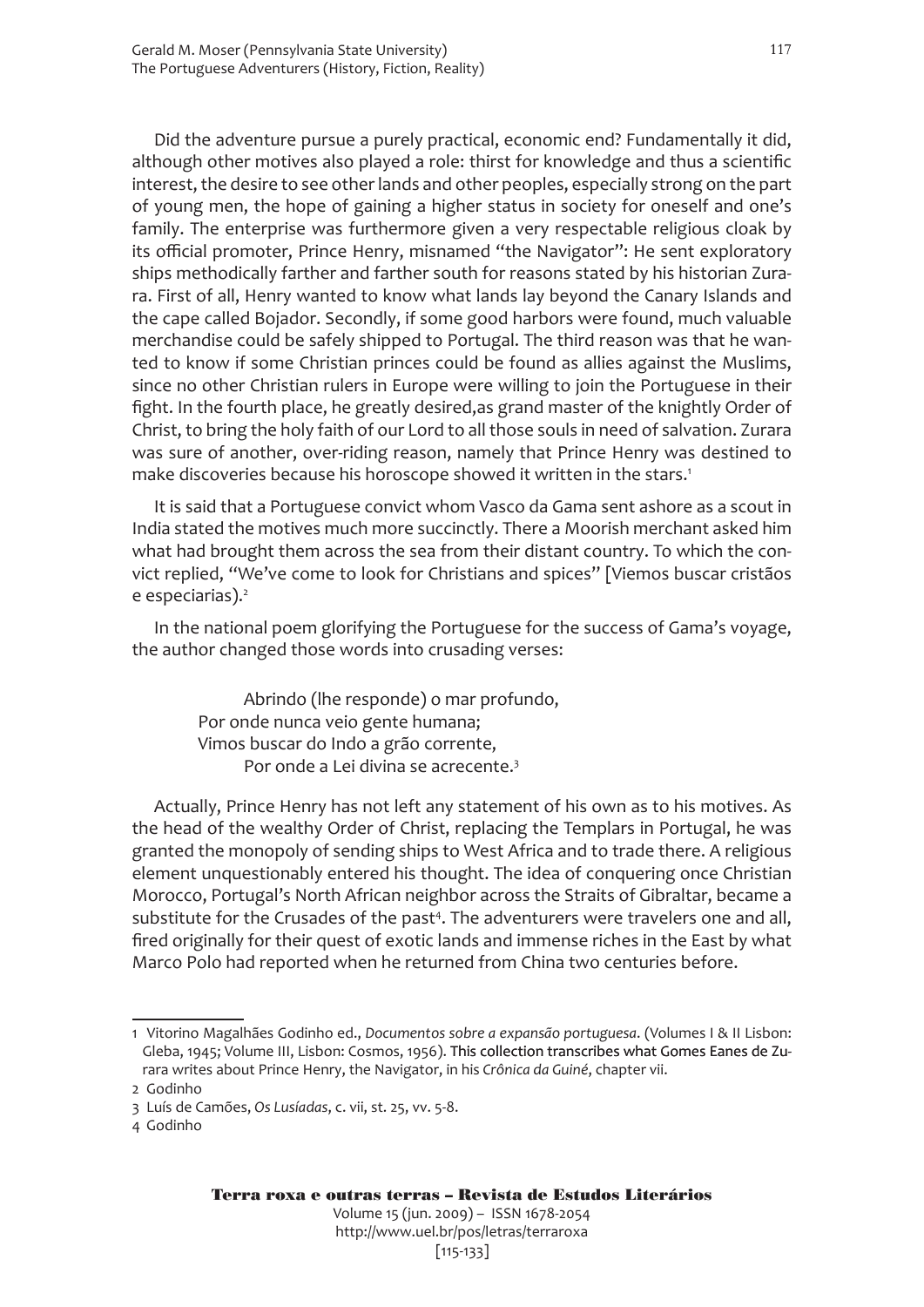The Portuguese voyages were already well under way when a small chapbook began to circulate in Portugal about 1520, *The Book of Prince Pedro of Portugal, Who*  Traveled in the Four Parts of the World<sup>5</sup>. This booklet of some twenty pages was still being peddled in Brazil as late as the nineteenth century. This is what it tells: With twelve companions, Prince Pedro, a brother of Prince Henry, followed a fantastic itinerary leading them from Portugal to Constantinople, the Holy Land, Egypt, from there to Samarkand in Turkestan, where they were received by Tamerlan, the fourteenth century emperor of the Mongols, then back to Mount Sinai, on to Arabia as prisoners, next, free again, to a land of Christian Amazons, the land of the captive tribe of Judah, the land of the Giants, and thence to the land of the Christian Prester John or Johannes of the Indies. Thereupon they visited the Biblical Earthly Paradise but did not stay in it, moving on instead to the country of the one-handed, one-footed people and that of the Pygmies. The time had come for them to return home via Prester Johannes's realm, the Red Sea and the Kingdom of Fez in northern Morocco, thus failing to fulfill Prince Pedro's desire "to travel until he would not find any other nation in the world." That world only contained what medieval Europeans knew. It did not even extend to sub-Saharan Africa. It does show a fascination with "Prester Johannes," the fabled Christian prince whose lands were supposed to include "Greater India," "Lesser India" and Abyssinia. "Prester Johannes" was to fire the imagination of Portuguese adventurers for a hundred years after Prince Pedro until they actually set foot on Abyssinian soil. By the way, the real Prince Pedro traveled only in Northern and Eastern Europe.

#### **III. The Adventurers**

Everybody, I am sure, is familiar with some of the Portuguese adventurers, at least by name. Who has not heard of Vasco da Gama and Ferdinand Magellan (Fernão Magalhães to the Portuguese), who put the Straits of Magellan on the map? But what about Cabral? Cabrilho? The brothers Corte-Real and João Fernandes Lavrador, whose name lives on as Labrador, the northeastern Canadian peninsula, which he visited perhaps as early as 1492, or more likely about 1500?

There exist at least a dozen others whose names still figure on our modern maps, such as Tristan da Cunha, the navigator for whom an island was named in the southern waters of the Atlantic in 1506; Pero (Pedro) Mascarenhas, the discoverer of a group of islands in 1512, now known as the Mascarenes, east of Madagascar; or Fernão do Pó, for whom an island was baptized in Biafra Bay, south of Nigeria, because he found it in 1472.

In addition, Portuguese captains did what others were to do after them, which was to give places the names of the exact day of the year when they first saw them,

[115-133]

<sup>5</sup> Anonymous. *Livro do Infante Dom Pedro de Portugal. O qual andou as sete Partidas do Mundo*. Facsimile of the 1602 edition, in Francis M. Rogers *List of the Editions of the Libro del Infante Don Pedro de Portugal*. Lisboa: Companhia de Diamantes de Angola, 1959; other editions speak of four, not seven, parts of the world.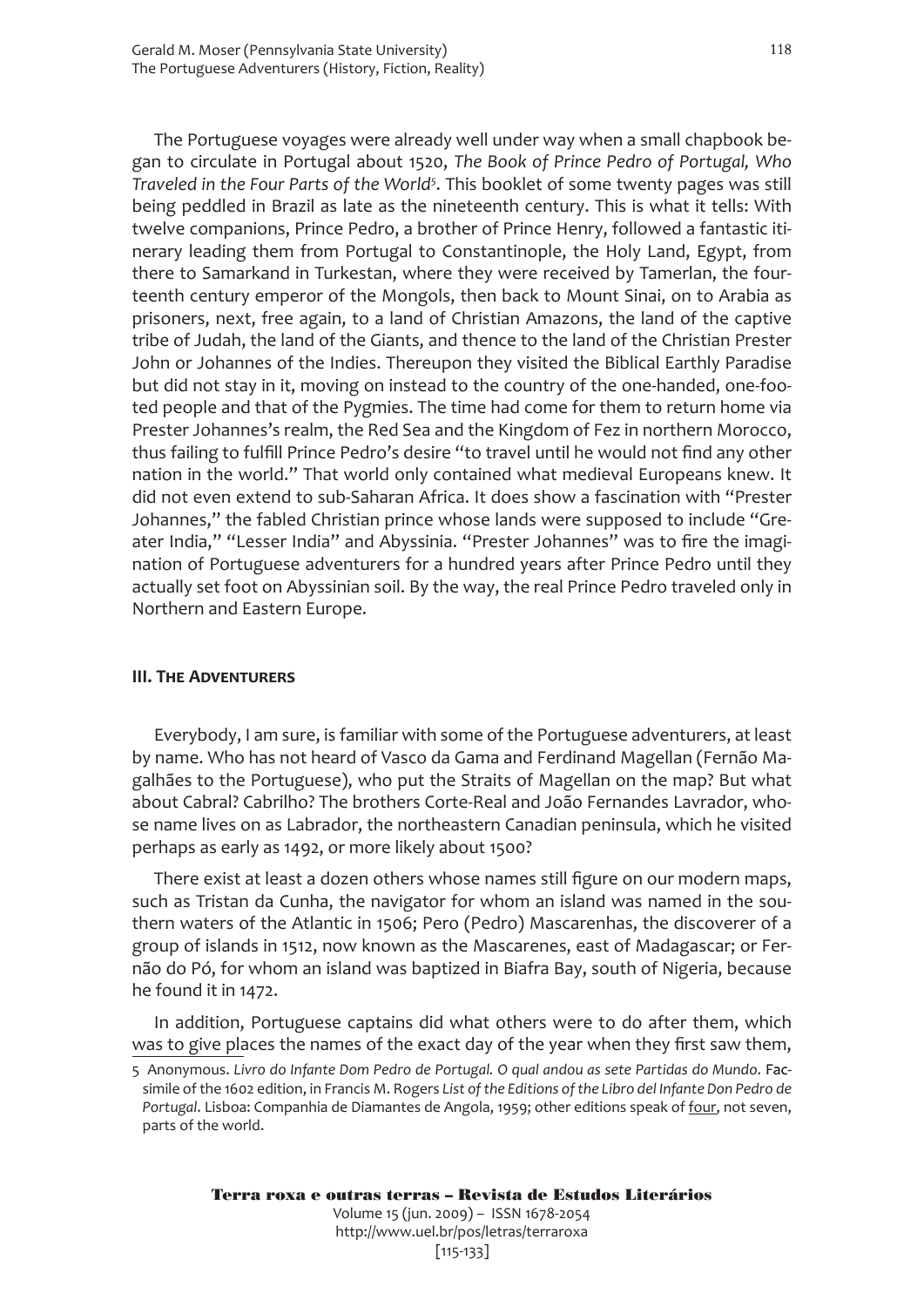for example New Year's Day, the day when Diego Cão discovered an island off the coast of West Africa in 1484. Ever since it has been known as *Annobom* (or Annobon), literally "Good Year," as they call the New Year's Day in Portuguese. Similarly, Christmas has given its Portuguese name, *Natal*, to a province of South Africa and a coastal city in northeastern Brazil. In addition, the fifteenth day of April, the day of the virgin Saint Helen, Helena in Portuguese, was the date when Saint Helena came into sight, the same island on which Napoleon had to spend his last, lonely years.

Forgotten, except in Portugal, are other adventurous souls who crossed lands uncharted then by Westerners, men such as Pero da Covilhã, who at the end of the fifteenth century, before Gama's ships sailed toward India, scouted the lands of Islam from western Morocco to Mecca and from Egypt to India.

Another, Jerônimo da Quadra, is said to have attempted to cross Africa already in 1520/21. A third discovered the sources of the Nile long before Livingstone. His name was Duarte Lopes, and he did it in 1578. Portuguese missionaries penetrated the Mwene Mutapa's black empire deep in southern Africa, where they beheld the mysterious stone towers of Zimbabwe. The leader of the expedition, Gonçalo da Silveira, was killed there in 1561. In North America, several Portuguese noblemen accompanied Hernando de Soto on his exploration of Florida in 1539, and one of them left us a critical account of Soto's hardships and cruelties, *The True Report . . . of the Province of*  Florida (Évora, 1557)<sup>6</sup>. Another Portuguese, André do Campo, was a prominent member of Coronado's expedition from Mexico to the present-day southwestern United States in 1540. After years of adventures, including an Indian captivity, he returned to Mexico around 1550, with long hair and a braided beard, telling strange tales about the lands, rivers and mountains he had crossed, after his companion, a Franciscan friar, had been killed<sup>7</sup>. In Asia, Duarte Barbosa explored the interior of India the year after Gama's voyage, and so did a certain Antônio Tenreiro the interior of Persia, modern Iran, , during the five years between 1523 and 1528. The port cities of Southeast Asia, China and Japan held no secrets for Fernão de Mendes Pinto, who traded there for twenty years, as well as for many missionaries, chiefly Jesuits, who reported their findings and doings in the *Annual Letters* they were required to send to headquarters in Europe<sup>8</sup>. All this was achieved before 1600. Not much later, a Portuguese priest, Bento de Góis, crossed the Himalayas, while in the Pacific Ocean, Pedro Fernandes de Queiróz discovered the Marquesas and Society Islands, including Tahiti, in 1605. Queiróz is also responsible for the name of Australia, for he gave that name to New Guinea in a slightly different form, *Austrialia*.

<sup>6</sup> Anonymous (A fidalgo from Elvas). Relacão verdadeira dos trabalhos que o Governador dom Fernando de Souto e certos Fidalgos portugueses passaram no descobrimento da Província da Florida (Évora, 1557). (About Hernán de Sotos's expedition of 1539.)

<sup>7</sup> Francisco López de Gómara. *Historia general de las Indias* (1552). Chapter 214 tells about André do Campo's part in Coronado's expedition of 1540.

<sup>8</sup> Fernão Mendes Pinto. *Peregrinacão e outras Obras*. Edited by Antônio José Saraiva. Three volumes. Lisboa: Sá da Costa, 1961-1963. Translated into English by Rebecca Catz as *The Travels of Mendes Pinto*. Chicago & London: University of Chicago Press, 1989.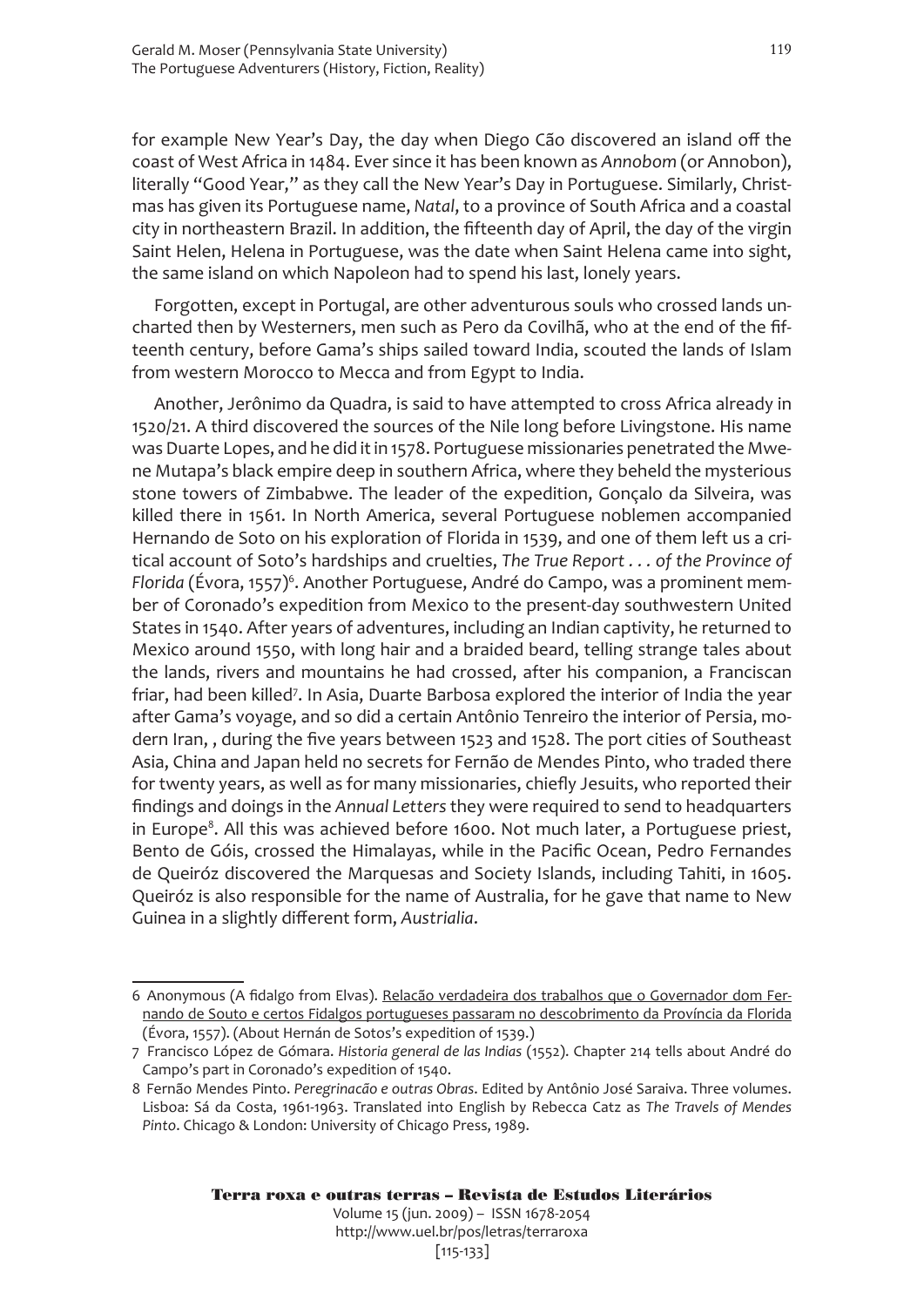The Jesuits followed and outdid the Franciscan fathers in the mid-sixteenth century when both ventured into the Brazilian hinterland, the *sertão* or "great desert," to convert and protect the Amerindian tribes, as some of the priests still do in Brazil today. Like their brethren in Asia and Africa, they sent detailed reports about land and people back to Europe.

 It was a different sort of trailblazer of Portuguese origin that appeared in South America. More like the Portuguese adventurers of an earlier age, these *Bandeirantes*, as they came to be called, were leaders and members of the banner-carrying armed companies (or *bandeiras*) who roamed the interior of the continent east of the Andes in search of gold, silver, precious stones, and Indians to be captured in order to serve as slave labor on the coast. In the process, these raiders courageously and ruthlessly expanded the colony of Brazil to its modern borders in the seventeenth and eighteenth centuries, sallying forth from their home bases in the East, principally from the small town on the southern high plateau that developed later on into the commercial and industrial megalopolis of São Paulo. Theirs, too, is an epic of ups and downs, amazing discoveries, sinister misdeeds, and personal misfortunes.

#### **IV. Six Adventure Stories**

 Before drawing general conclusions about the voyages, the stories of six less well-known Portuguese adventurers, briefly sketched, will give an idea of what many, perhaps most, of those men were like and what they had to face.

#### **a) Diogo Cão**

 Like many of the early navigators, including Columbus, Diogo Cão was a self-made individual, who descended from a family without noble titles. Little is known of his family or early career. He was born in Vila Real, a town far inland in northern Portugal. The house of his middle-class family still stands. He must have acquired considerable experience in navigating the high seas to be chosen by King John II to command a fleet of caravels with the mission of exploring the African coast south of the Gulf of Guinea. It is known that he had belonged to Prince Henry's entourage.

 Cão left Lisbon in the Spring of 1482 with a set of stone pillars. He was to set them up along the coast as markers of Portuguese domain. Three of those pillars have been preserved. Cão got very excited when he not only came upon a black kingdom near the river Congo, receptive to friendly relations with the Europeans, but gained the conviction that he had reached the cape where the Atlantic connected with the Indian Ocean, proof that there was a sea route to India. When he returned to Lisbon after two years with those two pieces of good news, as well as several Congolese youths to be instructed in the Portuguese language, the Christian faith, and good manners, the King was so pleased that he made Diogo a nobleman, gave him a coat of arms featuring the pillars, provided him with a large annual stipend out of the royal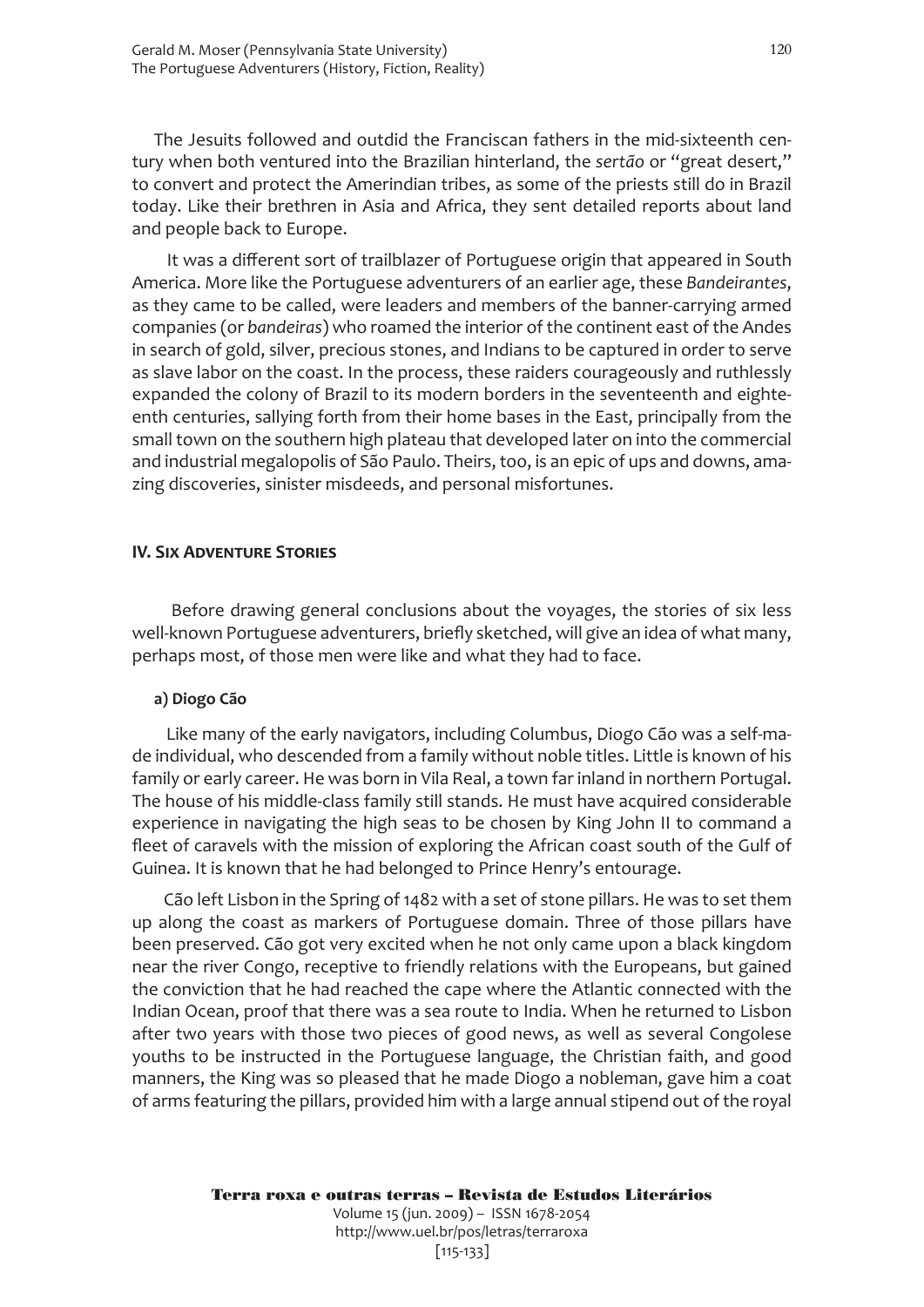treasury, and informed the Pope in Rome and the College of Cardinals of Cão's discoveries, thus registering his claim on them.

 The King sent Cão on a second voyage to return the African youths with royal presents to the ruler of the Congo, after which he was to further explore the coast and cross over to India. Alas, it turned out that Cão should not have believed Ptolemy's ancient geography book about the dimensions of Africa; for he soon found out that the African west coast continued on and on. For an unknown reason, he turned back when he had already sailed as far south as present-day Namibia. The rest of his life remains shrouded in mystery. Most likely, the King did not forgive Cão's error, because of which he had lost face before all Europe. No more honors for Diogo Cão! However, he should be remembered for one good thing: differently from others, he established lasting good relations with an African nation, in contrast to the practice of seizing natives regardless of sex and age to be taken back to Europe and serve as informants or be sold as slaves.

#### **b) Bartolomé Dias**

 Thanks to Diogo Cão's exploration of the West African coast, it became relatively easy to reach its southernmost point and even to round it, as West winds were discovered to prevail in that part of the ocean. The fortunate discovery fell to the lot of Bartolomé Dias, of whose antecedents we know even less than of Cão's.

 Dias must have belonged to a seafaring family, since he descended from a captain Dinis Dias, who had discovered Cape Verde, the "Green Cape'" near Dakar. He also had a brother who was a sea captain and who was to command one of the three caravels of Bartolome's fleet. They sailed from Lisbon in August of 1487. Five months later they had rounded Africa, without actually seeing its southernmost cape, and were able to sail north along the east coast.

 The previous year, an envoy sent to Lisbon by the King of Benin, in what is now Nigeria, mentioned the existence of a great chief in a land to the east, who was a kind of Pope. King John of Portugal's counselors concluded that he could be no other than Prester Johannes of the Indies. Acting upon their judgment, the King decided at once to send one expedition headed by Dias to the Prester by sea and simultaneously to send another by land. Like Cão, Dias was to erect pillars along the coasts to take possession for Portugal.

When a storm had tossed the little caravels about, during fourteen long days, near where the port of Durban is now, the three captains held council and decided to turn back. Dias persuaded them to continue sailing north for another couple of days. When they still did not find any black Prester Johannes, Dias had to turn back, although it grieved him, the historians wrote, as if he had lost a son.

 Nevertheless, back in Lisbon Dias was hailed for having rounded what he called "the Stormy Cape," Cabo das Tormentas--and for good reason did he give it that name! But King John II changed the name to the one it continues to bear to this day, "Cape of Good Hope," Cabo da Boa Esperança, the confident hope of soon completing the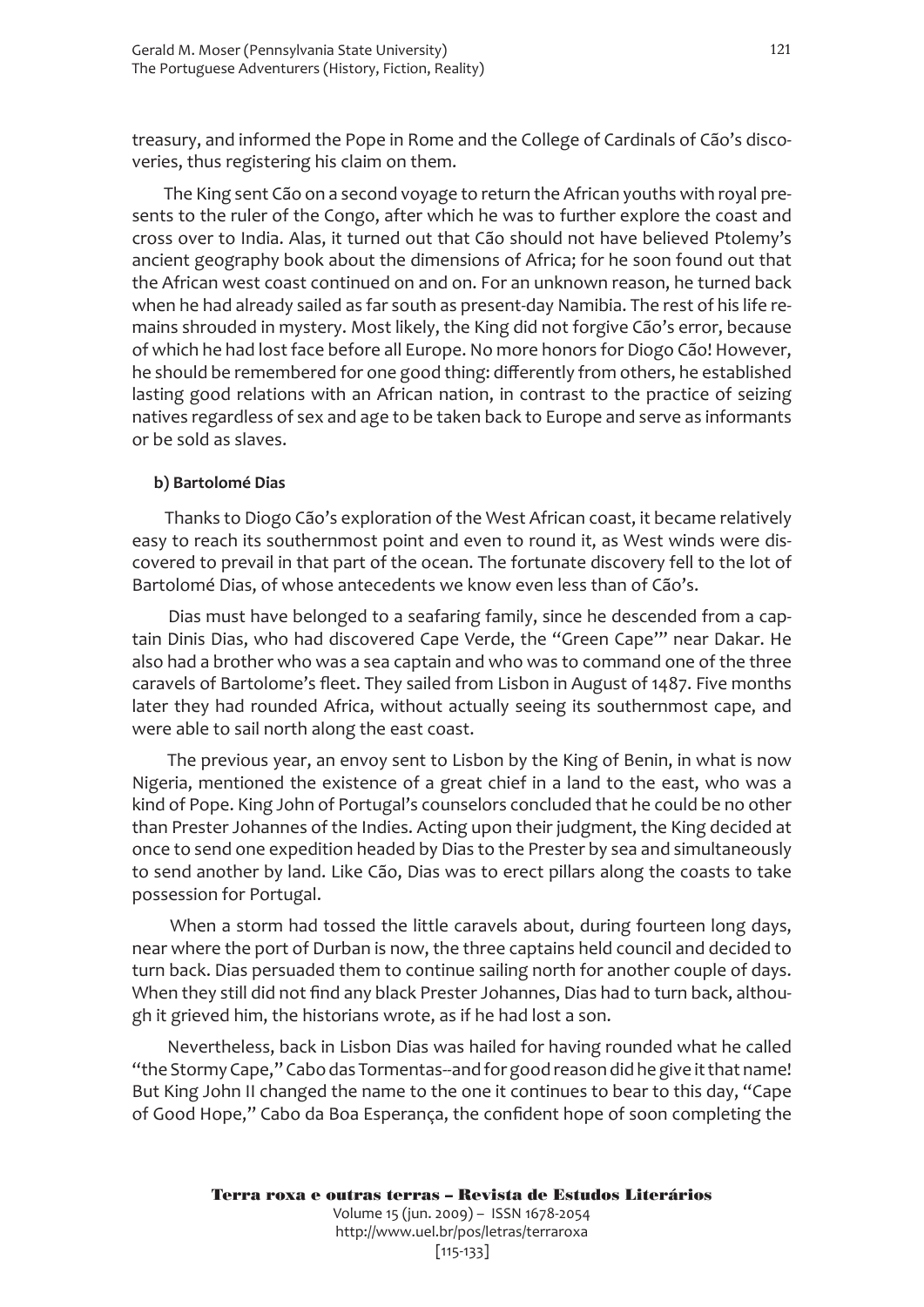sea voyage to India and finding a Christian ally on the way. Dias remained the King's trusted representative in naval affairs. In 1493, when Columbus landed in Lisbon on his return from America, Dias was chosen to go on board the Niña, Columbus's ship, asking in King John's name to see the papers authorizing Columbus to sail west into what the Portuguese regarded as their exclusive domain. Columbus replied that he was not allowed to show documents to anyone.

When King John's successor, Manuel, sent Vasco da Gama with a fleet to open the sea way to India in July 1497, on the basis of Covilhã's and Dias's findings, Dias was given command of one of Gama's ships and told to guide Gama as far as the fortress of Mina, the famous port from which the gold of Guinea was shipped to Lisbon. Again, Dias was placed in command of a ship in the second expedition to India under Admiral Pedro Álvares Cabral's orders. He thus shared in another glorious feat, the discovery of Brazil on Cabral's outward voyage. But on the same voyage, he tragically perished with all of his crew when another storm wrecked his ship and three others off the Cape of Good Hope. It was one of many disasters that were to darken the history of Portuguese navigation.

#### **c) Pedro Álvares Cabral**

In contrast with Dias, Cão and many other early captains, Pedro Álvares Cabral belonged to the highest rank of nobility. Born in Belmonte, a small town surrounded by high mountains near the Spanish border, he was related to Afonso de Albuquerque, "the Terrible," a future viceroy of Portuguese India. At the royal court, no lesser a man than Gama sponsored the youth. When he was only thirty-three years old, King Manuel sent him on the voyage that made him famous, as commander in chief of a fleet of thirteen ships.

Pero Vaz de Caminha, the secretary who was going with Cabral to India to direct the first royal trading house or *feitoria* has left us a detailed report addressed to their royal master. It tells about Cabral's landing in Brazil and how amiable the first encounter with the amazing Amerindians turned out, innocent as they were of clothing or of the sharp practices of Old World traders.

Secretary Caminha notes that the Portuguese found the dark Indian girls quite attractive, "Many women in our country would be ashamed if they saw such perfection."<sup>9</sup> A sad fate awaited the Secretary in India months later, with dire consequences for the Portuguese in general. When Cabral landed in the south Indian port of Kozhikode, called Calecute by the Portuguese, on the Malabar coast, the eager Secretary and his servants were killed at the instigation of the Moorish traders, who resented the competition of Christian infidels. Cabral responded by applying terror. He seized ten Moorish cargo ships in the harbor, killed six hundred sailors, tied up the rest and burnt them with their ships. Then he cannonaded the city for an entire day. It was Christmas Eve. He sailed away to the port of Cochin, the rival of Kozhikode farther south<sup>10</sup>.

9 Ley 10 Ley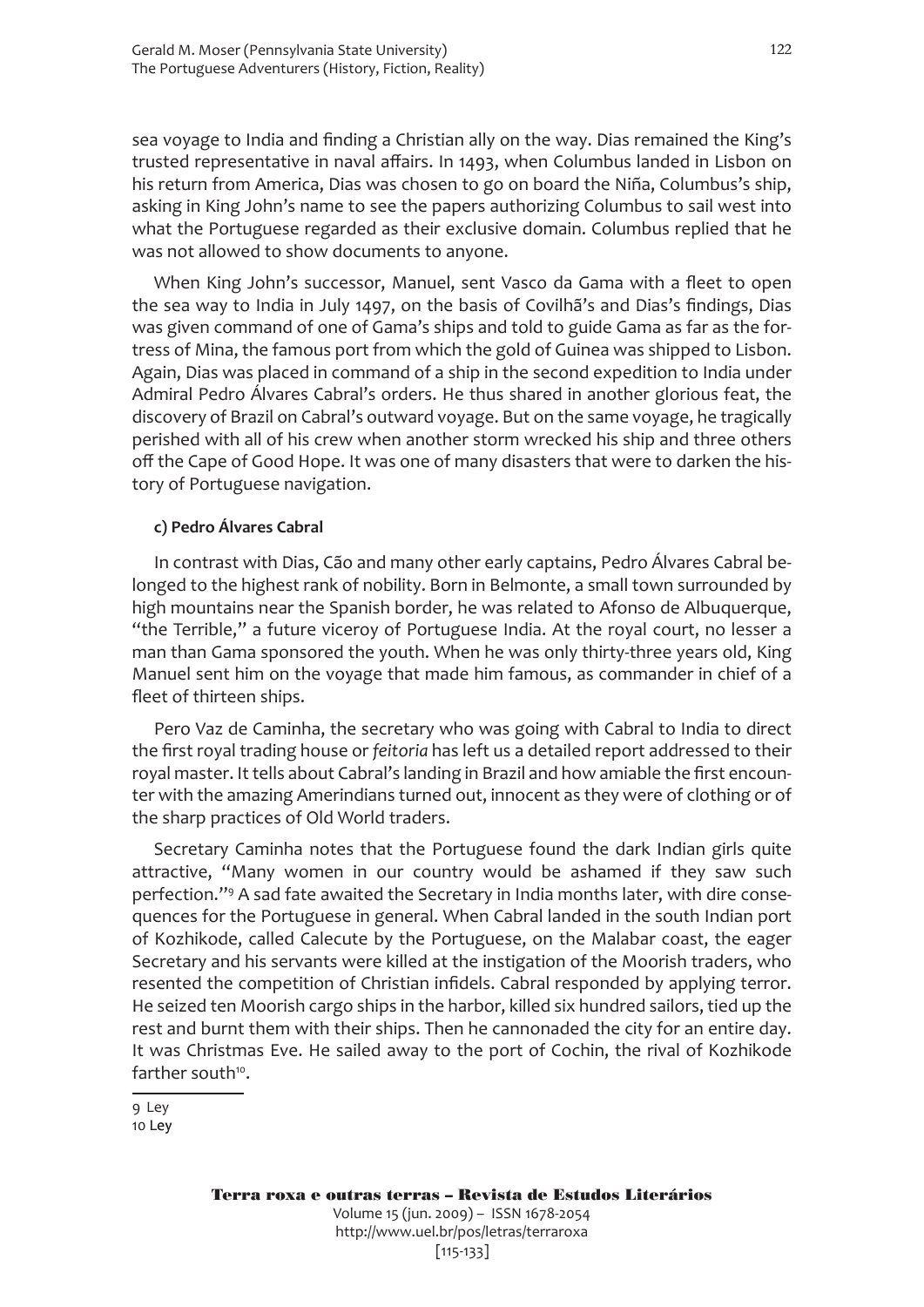If one believes in divine and poetic justice, one has to agree that Cabral deserved the second storm, into which his fleet ran on the southeastern coast of Africa during the return voyage. The month of June, 1501 was almost over when he entered the Tagus river and saw Lisbon again. King Manuel was satisfied with his admiral. He appointed Cabral once more supreme commander of a fleet, which was even bigger, consisting of twenty ships. But Cabral rejected the honor. The King replaced him with old Vasco da Gama. Cabral was sent packing upriver, and there he remained, in the provincial town of Santarém, out of favor, forgotten. Caminha's letter concerning Brazil was also forgotten, and only rediscovered in the late nineteenth century.

#### **d) Gaspar Corte-Real**

Gaspar Vaz (short for Vasco) Corte-Real was one of three grandsons of a favorite nobleman at the royal court. Gaspar's father, João Vaz, had been a navigator. Supposedly it was he who rediscovered Newfoundland before 1474. Two of his three sons also became seafaring men. The youngest was Gaspar, probably born about 1452 in Tavira, a small port of the Algarve. King Manuel, whom he had served as a young man in Lisbon, granted him the right to govern "some islands and the *terra firma* he intended to discover." In May 1500, three years after Cabot the Venetian had been to Labrador, claiming it for England, Gaspar undertook his first voyage to Newfoundland, sailing through the ice floes around Greenland. He made a second voyage the following year to Newfoundland, where he remained with one of his three caravels. The other two he sent back with Indian captives and news of the abundance of fish on the nearby banks. After that, dead silence. The family wondered what had happened to him. His brother Miguel went with three ships to look for him but found no trace. Miguel also vanished. Three more ships were dispatched from Lisbon at royal expense. They had to return without success. Some people believe that Miguel's name is inscribed on the Dighton Rock, a much scribbled-over sandstone boulder in the Taunton river near Boston, with a sibylline addition in Latin. It was interpreted as meaning "by the will of God, Chief of the Indians." Was the inscription genuine or fake? The mystery remains unsolved.<sup>11</sup>

#### **e) Pe(d)ro da Covilhã**

Hailing, like Cabral, from the highest region of Portugal, Pero da Covilhã took his name from his native town, the center of a woolen textile industry. In him we meet once more an intelligent, resourceful and enterprising commoner of the urban middle class.

 As a youth, he entered the service of a Spanish grandee, the Duke of Medina Sidonia in Seville, where he spent many years. At the end of 1474 or early in 1475, he returned to Portugal in the company of the Duke's brother and entered the service of King Afonso V as a humble groom, in charge of the spurs of the mounted guard. He rose from the ranks while accompanying his King on campaigns in Castille and on a journey to France. The next king, John II, sent him to Spain on a secret mission and

<sup>11</sup> Francisco Fernandes Lopes, Os Irmãos Corte-Real (Lisboa: Agência Geral do Ultramar, 1957).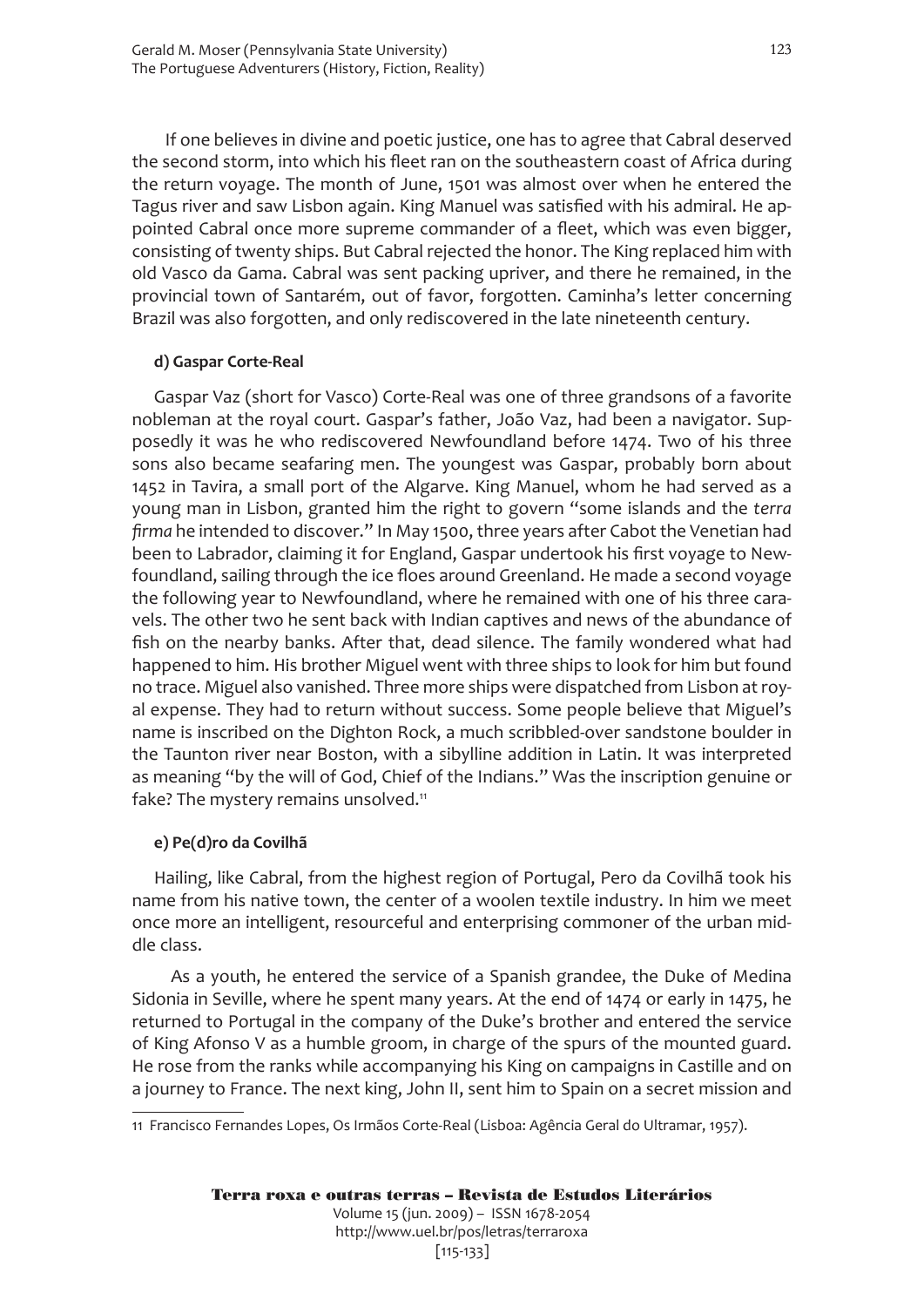twice to North Africa, the land of the Berbers, ostensibly as a merchant engaged in buying Arab horses. Next he was given the mission that made his reputation. He was to attempt to reach Abyssinia, the kingdom of Prester Johannes. He was given a companion who, like himself, could speak Castillian and Arabic. In fact they were spies charged with gathering information on the trade routes to the Asiatic regions where the finest spices were grown, such as pepper, cinnamon and cloves.

In May 1487 they left Portugal, embarked in Valencia, Spain, changing ships twice before landing on the Island of Rhodes. Disguised as honey merchants they entered Islamic territory at Alexandria, Egypt, where they almost died of malignant fever and their honey was taken from them. They recovered, acquired different merchandise, and proceeded through the Red Sea to Aden in southernmost Arabia. There they separated. Covilhã headed for India, his companion Afonso de Paiva for Abyssinia. Covilhã reached the port of Cannanore, a little to the north of Kozhikode, the city where Gama and Cabral were to run into great trouble. Apparently, Covilhã had no trouble whatsoever, thanks to his perfect disguise, when he went south to Kozhikode, nor when he turned farther north to the port of Goa, halfway to Bombay. From Goa he sailed to Hormuz, at the entrance of the Persian Gulf, then back to East Africa, and next he traveled to Cairo, where he and Paiva had agreed to meet. He waited and waited. Finally he received word that Paiva was dead. Instead he met two Portuguese Jews whom King John had sent to look for him and Paiva. He gave them a letter to take back, containing precious information about the route to India, precious for the preparation of Gama's voyage.

Having taken the two envoys to Hormuz, as ordered, Covilhã then returned to the Red Sea port of Djiddah, the gate to Mecca. Disguised as a Muslim pilgrim, he visited the holy Islamic shrines in Mecca and Medina. Next, he joined a caravan of returning pilgrims, with whom he reached Syria after having crossed the great Arabian Desert. Turning south once more, he paid a visit to the ancient Christian monastery on Mount Sinai. A different caravan took him thence all the way to "Upper Ethiopia," another name for Abyssinia, where new adventures awaited him.

Presenting himself to the ruling Negus Alexander, he was graciously received. But when he asked for permission to leave the country none was given! Instead, he was requested to become the governor of a district in the countryside. The next ruler, Queen Helena, sent an ambassador to Portugal as a result of Covilhã's mission, but failed to choose him to be her ambassador. King Manuel dispatched an embassy in turn to go back to Queen Helena with the Abyssinian ambassador. The year was 1515. It took the embassy *four* years to reach its destination, partly with new personnel. Among its members was a priest, Father Francisco Álvares. Álvares looked up Covilhã and found that the latter had acquired a dark Abyssinian family in the meanwhile, becoming in fact a bigamist. It is likely that Covilhã was no longer eager to return to his homeland and to face his Portuguese wife. He died in Abyssinia a few years later, in 1524.

Father Álvares listened to Covilhã's tales, including some of them in a book that caused a sensation in Europe. The priest gave it the title *The True Information of the*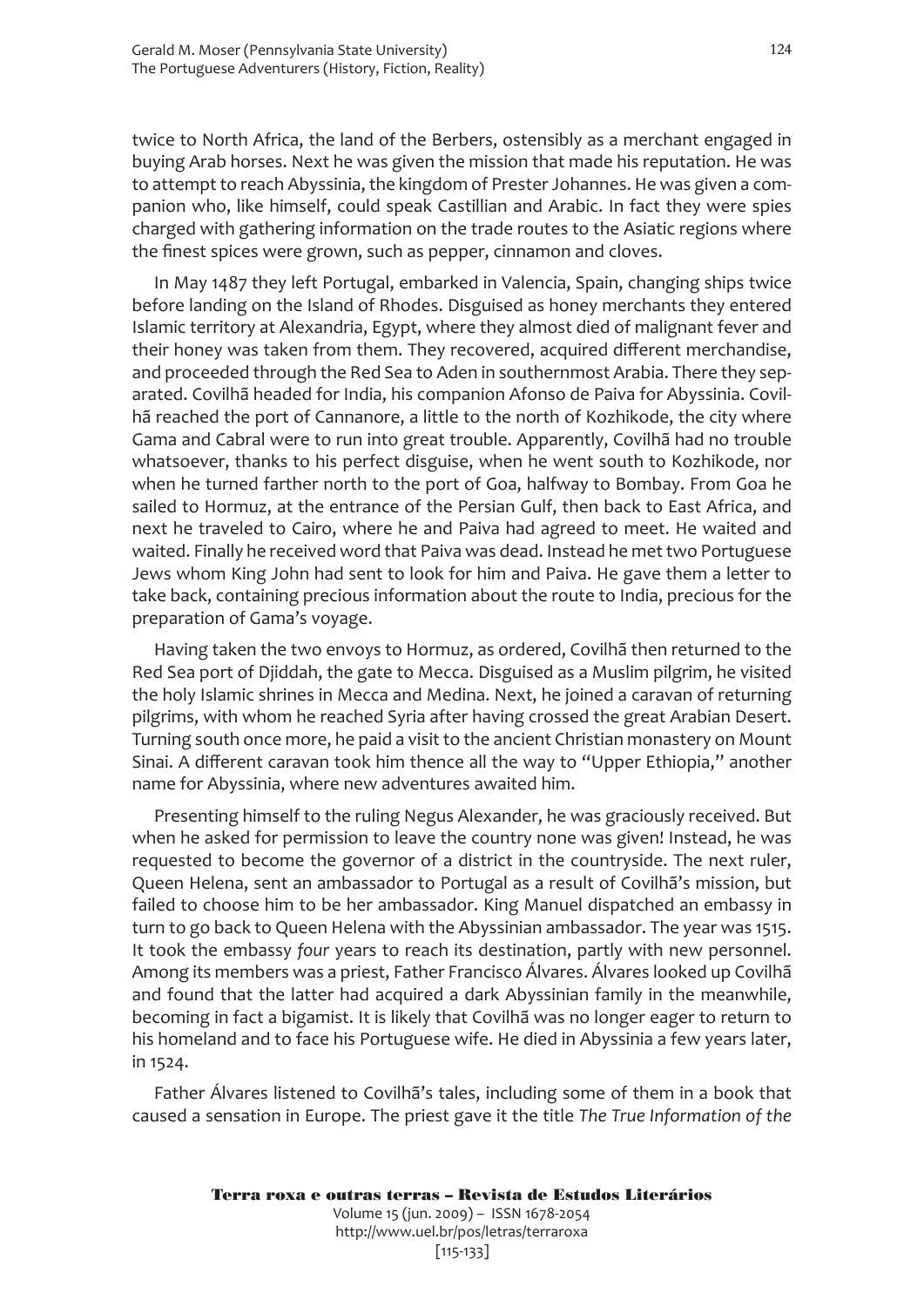*Lands of Prester Johannes of the Indies*, to contrast it to the legends that had circulated for centuries. It was published in 1540 and translated quickly into several languages<sup>12</sup>.

#### **f) Antônio Raposo Tavares, the "Bandeirante"**

Antônio Raposo Tavares represents the tenacious trailblazers and ruthless leaders of the bands that penetrated deeply into the interior of South America. He is a truly epic figure. In the face of endless hardships, he and his band completed the longest exploratory journey of any single group of men in the history of the Americas. As a result, he pushed the frontiers of Brazil as far west as any man could before being blocked by the Spaniards in Peru.

Tavares hailed from the southern Portuguese province of Alentejo. He came to Brazil with his father about 1618. They settled in São Paulo, then a small frontier community of roughnecks, who engaged in clandestine commerce with the distant Spanish colonies, including raids on Indians from the southern highlands to the Andes Mountains.

Before his biggest incursion, which took him, his sixty armed men, and their Indian carriers from São Paulo to the mouth of the Amazon (1648-1651), Tavares had already achieved notoriety because of two exploits. He had led assaults on the Jesuit missionaries' Indian villages in Paraguay with his bands, had destroyed the villages of those Christianized Indians, and had carried off as many as 20,000 in 1628 and 29. That got him into trouble with the Inquisition, as the Jesuits complained to Philip V, King of Spain, and Portugal. On the other hand, he gained the reputation of a patriot when he raised a company of a hundred and fifty *Paulistas* at his own expense to help expel the Dutch when they invaded northeastern Brazil.

In 1648, his great *bandeira* expedition took advantage of Portugal's newly recovered independence by entering what was considered Spanish territory. Setting out from the town of São Paulo in canoes, they paddled on the small Tiete River to the Paraná River and then to the Paraguay River. From there they turned north, probably overland, embarked once more and navigated down the mighty Madeira, which flows into the Amazon. Three years after their departure from São Paulo, they arrived at the mouth of the Amazon and landed at the ocean port of Belém on the Atlantic coast. Thus, they completed a voyage of at least 6,000 miles through the wilderness, much of it covered by huge rain forests. An account written twenty-three years afterwards claimed that Tavares also crossed the Andes and got as far as Quito in Ecuador. He definitely reached the foothills of the Andes.

When Tavares returned home to São Paulo, his own family could not recognize the haggard, wild-looking man. In a letter of 1654, based on conversations with several of Tavares' travel companions in Belém, Father Antônio Vieira, the famous Jesuit, wrote:

<sup>12</sup> Francisco Álvares. Verdadeira informação das terras do preste João das Indias [1540] (Lisboa: Agência geral das colónias, 1943), chapter CIV,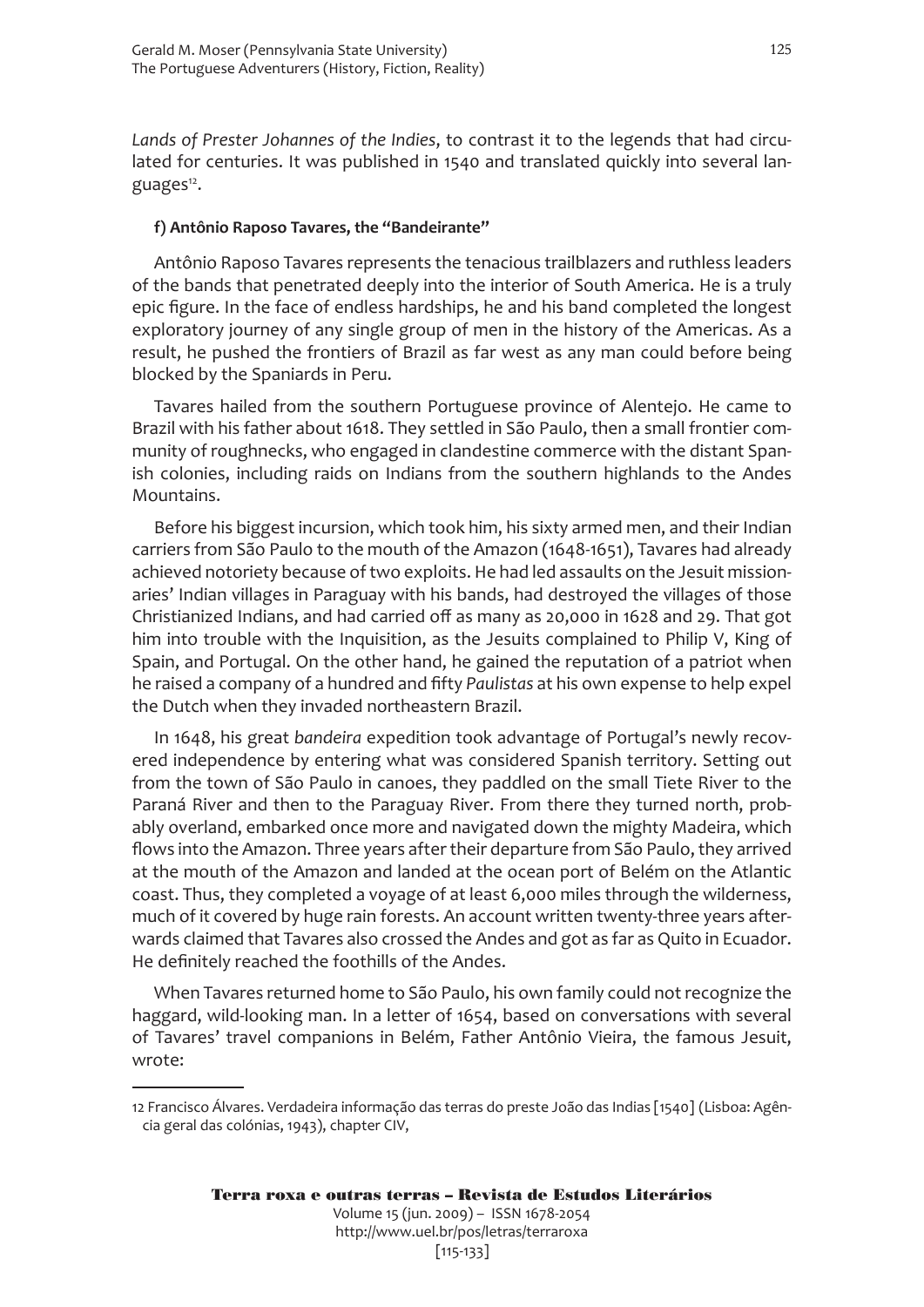[The perpetrators of the attack on the Indian villages of the Jesuits] were punished by famine, plague, and war. The plague was such that not one of them escaped dire sickness; the famine they suffered from was most extreme. Roots and fruit from all the trees were all that the sick could hope for [. . .]. Moreover, in the midst of this weak and helpless condition, they were continuously attacked by savages on foot and on horseback, who showered them with arrows. [These ordeals] were the worst of their sufferings ever<sup>13</sup>.

#### **V. The Darker Side of the Story**

When we admire the daring of the great adventurers, we are apt to forget the darker side of their motives and actions, rooted in the deep recesses of human nature and therefore more or less present in all, not only the Portuguese and the Spaniards, as British and American imperialist propaganda sometimes has wanted us to believe.

Unquestionably, it was the old hunger for gold, silver and precious stones that drove the *bandeirantes* of Brazil, for example. In Africa and Asia, too, the desire to get rich quick, greed in one word, was accompanied by cruelty, violence, outright thievery, and the corruption of public officials. Thoughtful Portuguese historians did not fail to publicize and condemn the outrageous misdeeds, fearing for the future of the hard-won empire. The bitterest protest was the work of the honest historian Diogo do Couto, a dialogue that he called *Experiences of a Veteran Soldier* (*O Soldado Prático*). In this book, a veteran soldier supposedly relates the many evils he has observed or suffered during many years of service in East India. Some missionaries likewise reacted again and again. Two of their scathing satires became classics of the genre. One was the sainted Jesuit Francis Xavier's letter to his Provincial Superior in Portugal, written in 1545, about how the greedy Portuguese officials were conjugating the verb "to plunder" in India, both in the singular and the plural: "I plunder, you plunder, he plunders, we plunder. . .<sup>14</sup>." The other is an anonymous book dating from the eighteenth century, called *How to Steal Skillfully* (*A Arte de Furtar*)15.

However, worst of all was the stealing of human beings, that is to say, the slave trade, which reached incredible proportions during the past century. It weakened the moral fiber of society as a whole.

There had been outright opposition to overseas adventures at the very beginning of the incursions into Morocco and West Africa. Many Portuguese felt that it was more important to chase the Moors out of Granada, their last stronghold on the

<sup>13</sup> Richard M. Morse. *The Bandeirantes*. New York: Knopf, 1965. (Morse quotes Antônio Vieira's letter of 1654 about Tavares' bandeira on page 110).

<sup>14</sup> Diogo de Couto., *O soldado prático (que trata dos enganos e desenganos da Índia)* [1790], ed. M. Rodrigues Lapa ( Lisboa: Sá da Costa, 1937).

<sup>15</sup> Anonymous. *A Arte de Furtar*. Tenth edition, prefaced by Jaime Brasil. Lisboa: Livraria Peninsular, 1937. (Attributed to Antônio Vieira.)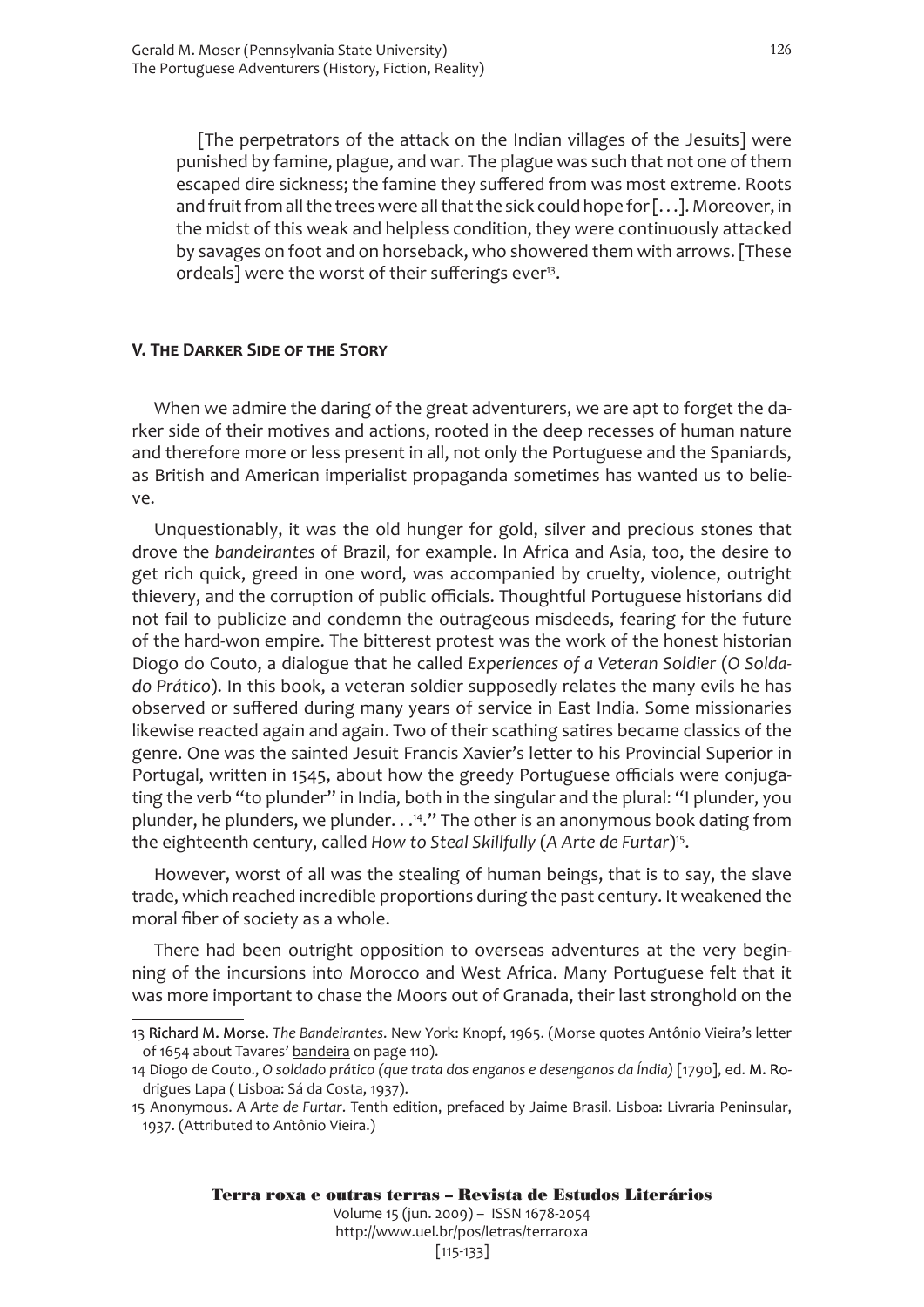Iberian Peninsula, than to seek adventure abroad. The churchmen in the universities raised further objections to the practice of forcible conversion and to unprovoked armed attacks against other peoples, such as the Moroccans and Berbers, because such warfare was unjust and therefore sinful. Dire divine punishment was foretold. Those protests came to naught, for the adventurers had the kings on their side. However, the very man who was to glorify their exploits in the epic poem that all Portuguese school children have to read felt obliged to introduce the figure of a venerable old gentleman who personifies that opposition<sup>16</sup>. In an episode known as "the Speech of the Old Man on the Riverbank," the old man addressed Admiral Vasco da Gama and his sailors as they were about to depart for India. The poet had him exclaim:

> Glory of Empire! Most unfruitful lust After the vanity that men call fame!  $(...)$ What new disasters dost thou now prepare Against these Kingdoms and against their seed? What peril and what death for them to bear, Under some mighty name, hast thou decreed? What mines of gold now dost thou promise fair? What kingdoms? -- promise lightly made indeed!  $(...)$ Hast thou not ever near thee Ishmael's breed, With whom to carry on perpetual war? Does he not cleave to the false Arab creed, If it be but Christ's faith thou fightest for?  $(\ldots)^{17}$

Great disasters were, indeed, in store, among them bloody slave rebellions, particularly that of the Zumbi of Palmares in Brazil, wars of fierce resistance in Africa and Asia, for example, the campaigns of Nzinga, the Amazon-like Bantu Queen, in Angola; the expulsion of all the Portuguese from entire countries—Japan, Abyssinia; or the loss of leaders, above all of that quixotic youth, King Sebastian, who died in Morocco with the flower of his army. All of those misfortunes came to be symbolized in the shipwreck. In that shape they found literary expression in a collection of twelve dramatic accounts of as many shipwrecks, published under the title *The Tragic History of the Sea* (*A História Trágico-Marítima*). Simultaneously, the untimely and useless death of King Sebastian, which for generations the Portuguese refused to accept, created a myth, the myth that Sebastian would, like King Arthur, return one foggy morning, to usher in a new Golden Age for his country<sup>18</sup>.

<sup>16</sup> Anonymous. *A Arte de Furtar*.

<sup>17</sup> Anonymous. *A Arte de Furtar*.

Antônio Sérgio. *História trágico-marítima* (3 vols.). Lisboa: Sul, 1956. (At the end of volume III, Sérgio's long essay "Informes para leitores nada eruditos, mas amadores das relacionacões e visões globais dos acontecimentos, " 265-347.)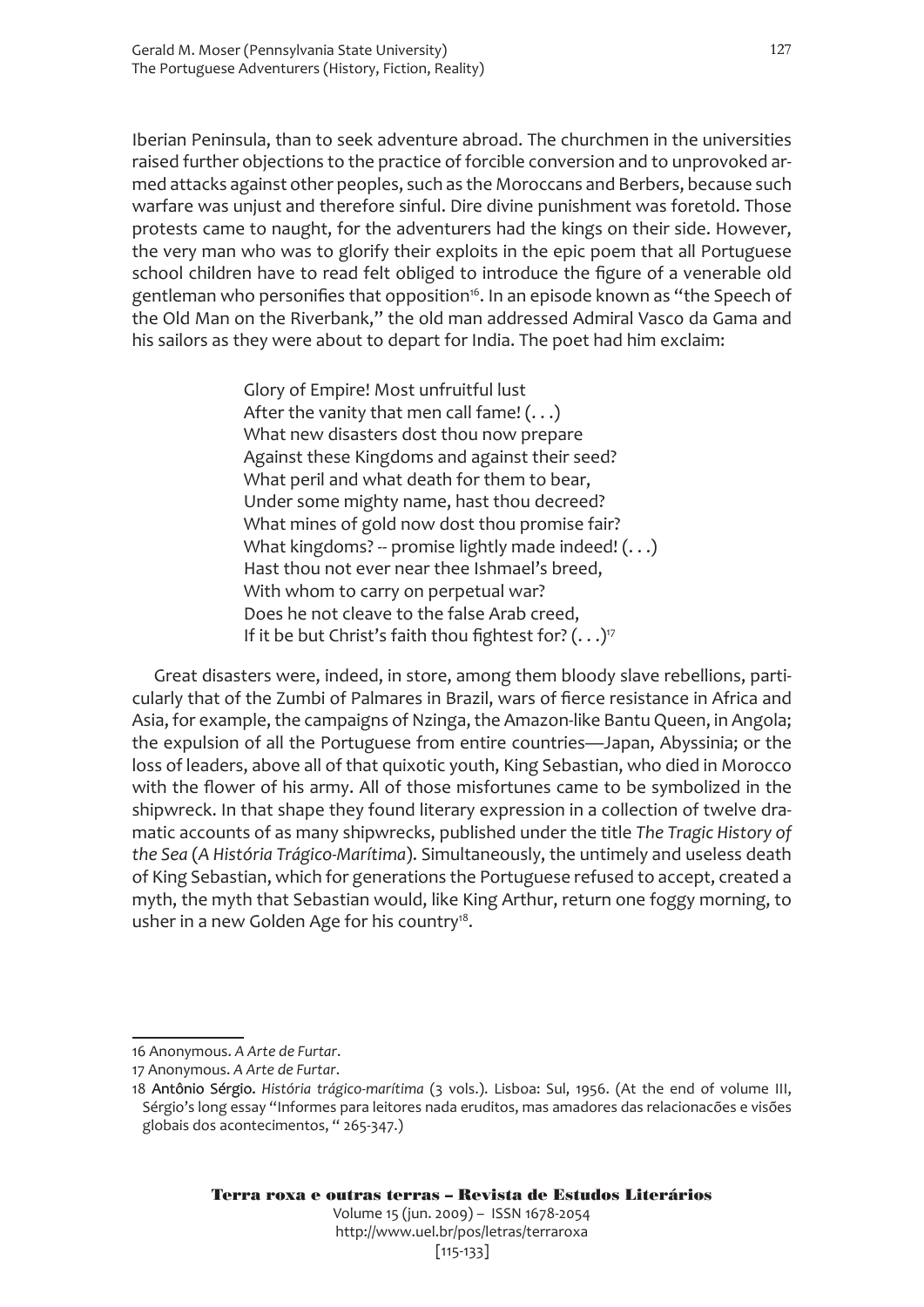#### **VI. Fantasies, Legends, and Illusions**

 Fantasies born of illusion had accompanied the adventurers from early times on. Already in the Middle Ages, a large island named Antilia was rumored to lie in the Atlantic Ocean, with seven cities founded by seven bishops who had escaped with their flocks from the Muslim Moors when they conquered Spain and Portugal. Once discovered, the Azores had been identified with Antilia. And when the Cape Verde Islands became known, they eventually were presumed to have once upon a time been the paradisiac isles where the daughters of Hesperus, the West Wind, were guarding the tree of the golden apples.

Then there was the fear rampant among seamen that farther south, in the African tropics beyond Cape Bojador, facing the Canary Islands, the waters of the Atlantic were boiling hot so that no ship could pass through.

To be sure, Portuguese imagination never went to such lengths as, say, the imagination of the old Irish. What prevailed in Portuguese minds was a combination of fantastic dreams with observed reality, in which reality furnished the solid points of departure and arrival. That is borne out by the printed record. Three examples stand out among many dozens to be found especially in a large array of epic poems, some written as late as the twentieth century.

One is the obviously imaginary episode of the Isle of Love set within the historic framework of Gama's voyage to India and back to Portugal by the poet Camões in his epic *Os Lusíadas*. Briefly told, the sailors, and not just their leader Gama, are rewarded on their homeward voyage by the goddess Venus. She leads them to an unsuspected island of lovely nymphs in the Atlantic, where they could rest a while and enjoy the favors of those sweet young women after a playful chase,

> O que mais passam na manhã e na sesta, Que Vénus com prazeres inflamava, Milhor é exprimentá-lo que julgá-lo;. Mas julgue-o quem não pode exprimentá-lo. Destarte, enfim, conformes já as fermosas Ninfas cos seus amados navegantes, Os ornam de capelas deleitosas, De louro e de ouro e flores abundantes. As mãos alvas lhe davam como esposas<sup>19</sup>.

Thus did Camões in 1572, with a kind of "magic realism," allegorize the rewards those seamen expected.

Another example is an episode that occurs in a curious work whose basis is formed by the Asiatic adventures of the author, a certain Fernão Álvares do Oriente, probably born in India of Portuguese parents. He was poetically gifted and successively

<sup>19</sup> Luís Vaz de Camões., *Os Lusíadas* (Lisboa, 1572), stanzas 83-84.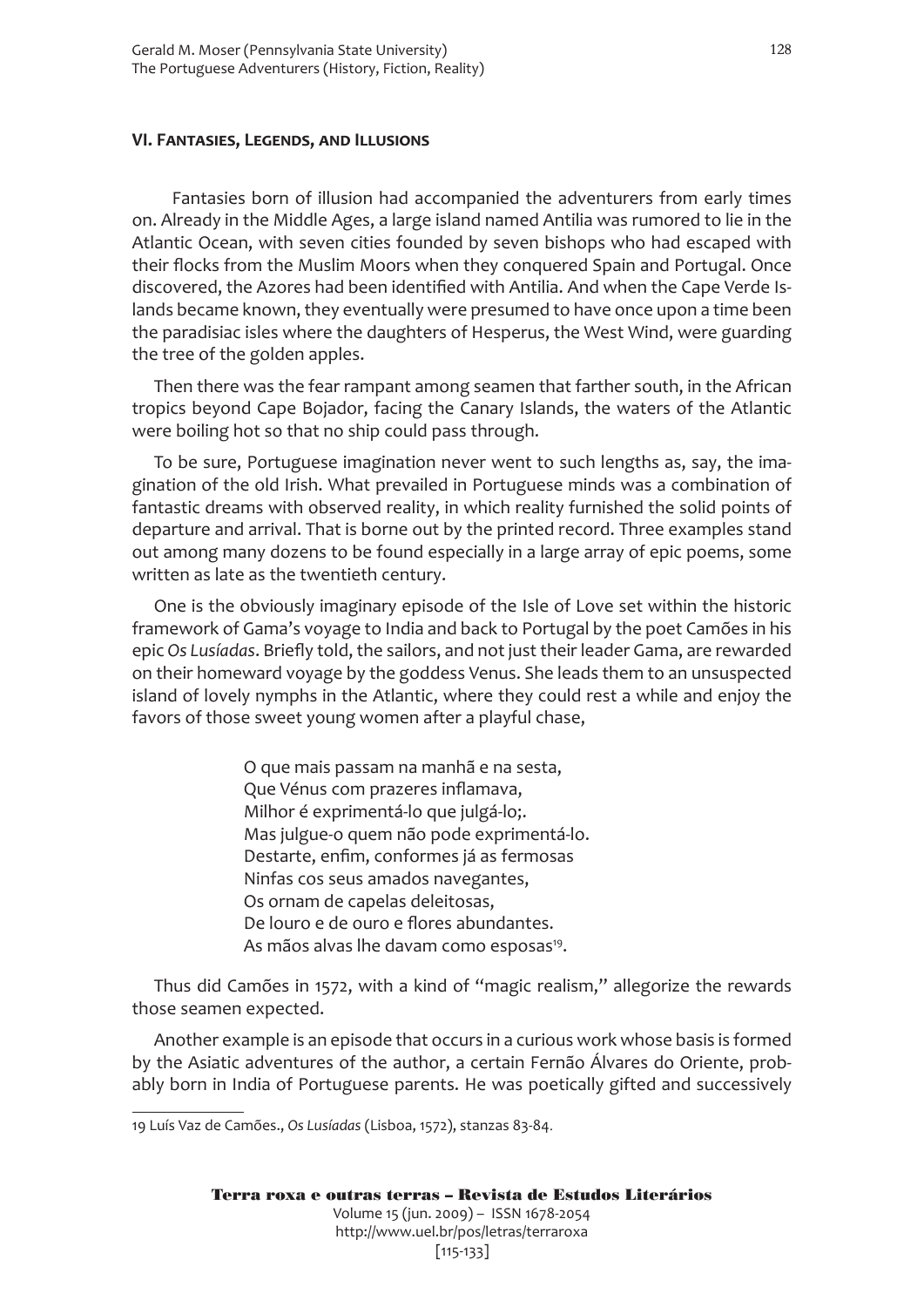an army officer, shipping captain, and colonial official, living during the second half of the sixteenth century. He gave his bulky work the form of a pastoral novel, with shepherds and shepherdesses, alternating prose and verse in the Italian fashion. But Álvares transferred pastoral Arcadia to the surroundings of China, Japan and other exotic lands, where he had traveled. At a certain point in his work, which he called *Lusitania Transformed* (*Lusitânia Transformada*), printed in 1607, reality gives way to full-blown fantasy. Surviving a dreadful tempest at sea, the shepherd Felício lands on the island of Formosa, "the Beautiful," now known as Taiwan. There he hears a story of star-crossed lovers, which takes the reader back to the romances of chivalry, with the difference that these lovers are not European like Tristan and Isolde, but a Japanese prince and a Chinese princess. Eventually, Felício is able to return to the continent, that is, to India. Being himself unlucky in love, he sails from there back to Portugal via Abyssinia. Lo and behold, he stops on the Island of Saint Helena on the way and finds it so lovely that he feels it must be the Isle of Love! But he does not linger, for he is anxious to join other shepherds in a bucolic Portuguese countryside, where one can lead, he declares, the only life worth living after having experienced too many years of a hazardous globetrotting existence, "broken up in a thousand pieces strewn all over the world."<sup>20</sup>

The third example is drawn from a thrilling prose narrative of the early seventeenth century presented as an autobiography. It bears the short title "Peregrinação," referring to the adventures of one Fernão Mendes Pinto on his many oriental journeys. Pinto mixes fact and fiction, describing real places and peoples, particularly China, Japan and Thailand, but adding others and inventing languages not corresponding to any that then existed. Published in 1614, thirty years after the author's death, a partial English translation of this work appeared as early as 1653. An American, Rebecca Catz, studied and newly translated the 226 chapters of the work in 1989<sup>21</sup>.

Pinto's stories of piracy, shipwrecks, imprisonments, miracle healings, visits to the Great Wall of China and other famous sites, read like one of the Spanish rogue stories of the same period. However, Pinto is actually another satirist who disguises his intentions in a simple style that smacks of orality. Writing in his old age, he had second thoughts about the Portuguese enterprise overseas.

In chapter 55, following the shipwreck of the Portuguese pirate Faria, in whose crew Pinto tells us he was serving, they seize a Chinese merchant launch while its owner and crew are on shore and sail away on it. They enjoy the Peking duck dinner they find already prepared in the ship's galley, give grace to the Lord, count the booty and while doing so, come upon the only living soul, a Chinese boy of twelve or thirteen, the merchant's son. Faria interrogates him. The boy laments his father's misfortune. Faria tells him to stop crying and promises to treat him as if he were his own son. The episode continues as follows:

<sup>20</sup> Fernão Álvares do Oriente, *Lusitânia Transformada*. (Lisboa, 1607).

<sup>21</sup> Fernão Mendes Pinto, *Peregrinação* [1614], trans. Rebecca Catz, *The Travels of Mendes Pinto* (Chicago: University of Chicago Press, 1989).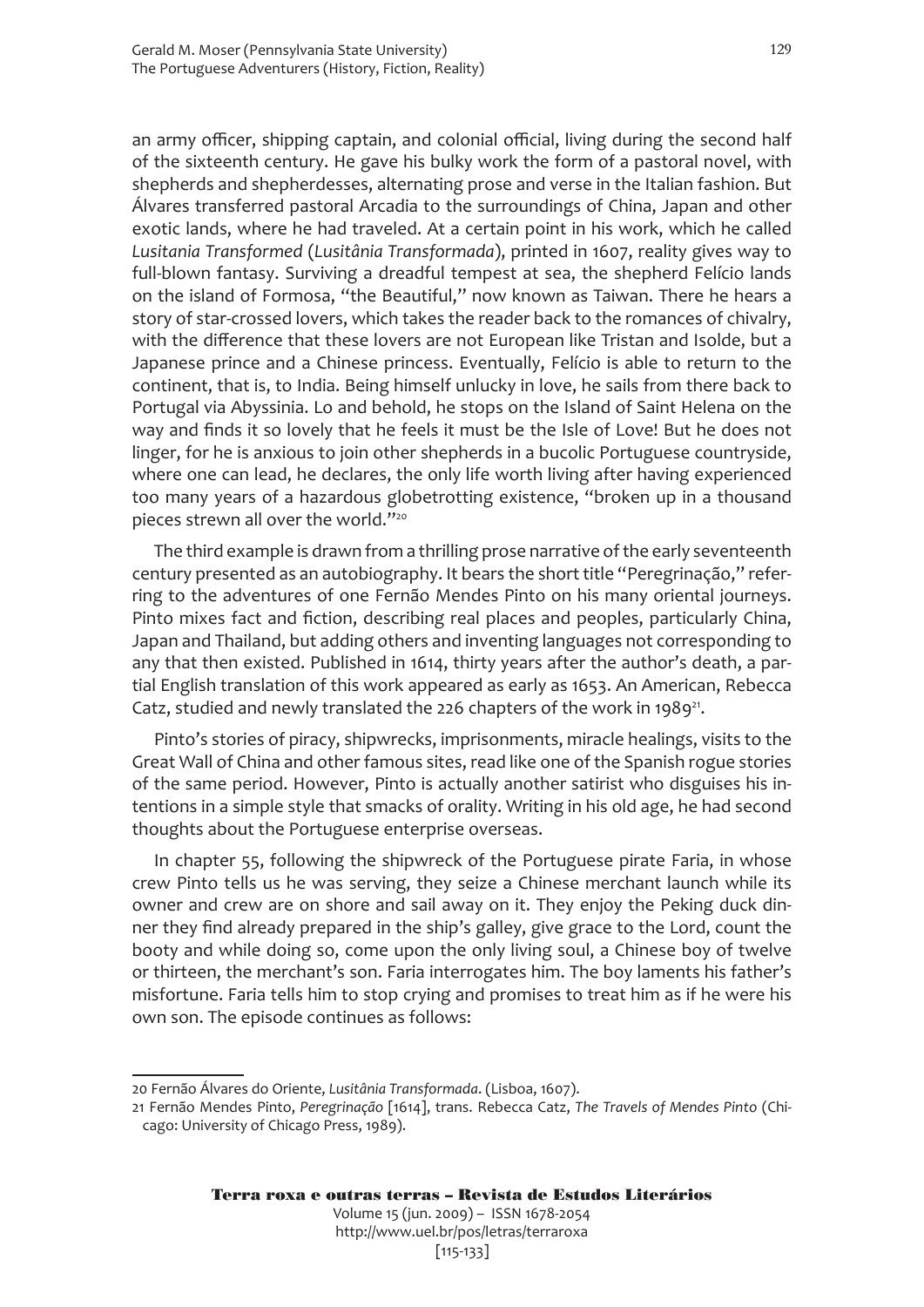A que o moço, olhando para elle, respondeo com hum sorriso, a modo de escarneo; não cuydes de mim inda que me vejas minino, que sou tão parvo que possa ciydar de ty que roubandome meu pay me hajas a mym de tratar como filho, & se es esse que dizes, eu te peço muyto muyto muyto por amor do teu Deos que me deixes botar a nado a essa triste terra, onde fica quem me gerou, porque esse he o meu pay verdadeyro, com o qual quero antes morrer aly naquelle mato, onde o vejo estarme chorando, que a viner entre gente tão má como vos outros sois; algums dos que aly estavão o reprenderaõ, & lhe disseraõ que não dissesse aquillo, porque não era bem dito a que elle respondeo, sabeis poreque volo digo, porque vos vy louvar a Deos despos de fartos com as mãos alevantadas, & cos beiços untados, como homens que lhes parace que basta arreganhar os dentes ao Ceo sem satisfazer o que tem roubado, pois, entendey que o Senhor da mão poderosa não nos obriga tanto a bolir cos beiços, quanto nos defende tomar o alheyo, quanto mais roubar & matar, que são dous peccados tão graves, quanto despois de mortos conhecereis no riguroso castigo de sua divina justiça. [...] E não querendo mais responder a pregunta nenhuma, se foy por a hum canto a chorar, sem em tres dias querer comer cousa nenhuma de quantas lhe davão. <sup>22</sup>

Another enlightening if equally invented episode occurs in chapter 122, where Pinto and other Portuguese prisoners are led before the ruler of the Tartars upon his successful invasion of China in the middle of the sixteenth century. This time they are the ones being questioned,

 Antes de chegarmos a elle dez ou doze passos, fizemos nossa cortesia, beijando o chão tres vezes com outras cerimonias que os interpretes nos insinavam. El Rey mandou então que cessasse a musica dos estromentos, & disse ao [General] Mitaquer, pregunta a essa gente do cabo do mundo se tem Rey, & como se chama a sua terra, & que distancia averá della a esta do Chim em que agora estou, a que hum da nossa companhia em nome de todos respondeo, que a nossa terra se chamava Portugal, cujo Rey era muyto grande, poderoso, & rico, & que della a aquella cidade do Pequim averia distancia de quasi tres annos de caminho, de que elle fez hum grande espanto como homem que não tinha esta maquina do mundo por tamanha, & batendo tres vezes na coxa com huma varinha que tinha na mão, & os olhos postos no Ceo como que dava graças a Deos, disse alto que todos o ouviram, […] ò criador, ò criador de todas as cousas qual de nos outros pobres formigas da terra poderá comprender as maravilhas da tua grandeza. […] venham cá, venham cá, & acenando com a mão nos fez chegar até os primeyros degraos da tribuna onde os quatorze Reys estavam assentados, & nos tornou a preguntar […] quanto? quanto? A que respondemos o mesmo de antes que quasi tres annos de caminho, a que elle tornou a dizer, que porque não vinhamos antes por terra que aventurarmonos aos trabalhos do mar? a que se respondeo que por a terra ser muyto grande, & aver nella Reys de diversas nações que o não consintiriam,

22 Mendes Pinto, pp. 59-60.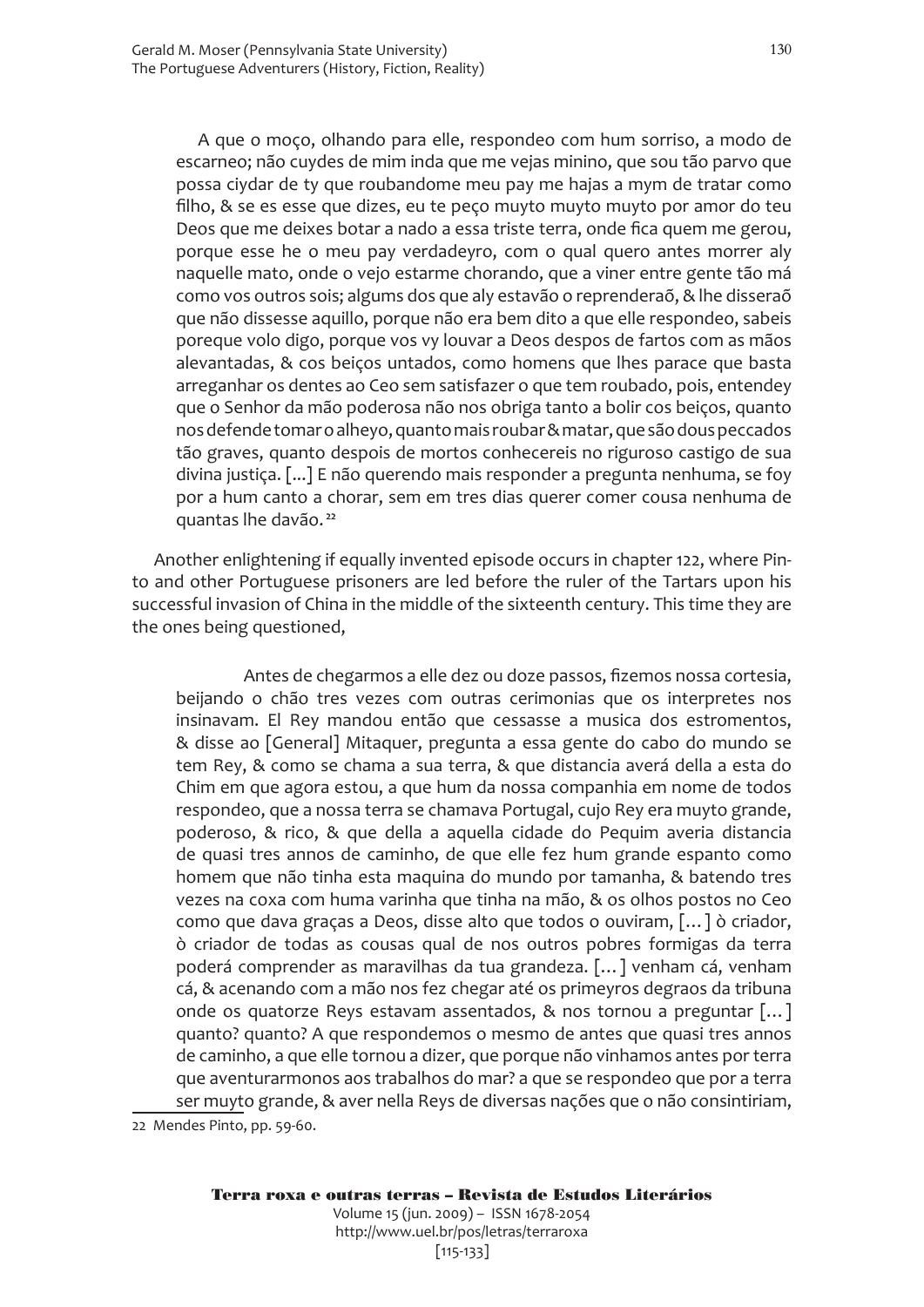a que elle tornou, que he o que vindes buscar a estoutra, porque vos aventurais a tamanhos trabalhos? & declarandolhe então a razão disto pelas melhores & melhor enfeitadas palavras que então ocoreram, esteve hum pouco suspenso, & bulindo tres ou quatro vezes com a cabeça disse, para hum homem velho que estava junto delle, conquistar esta gente terra tão alongada da sua patria, dá claramente a entender que deve de aver entre elles muyta cubiça & pouca justiça, a que o velho, que se chamava Raja Benam, respondeo, assi parece que deve ser, porque homens que por industria & engenho voam por cima das agoas todas, por aquirerem o que Deos lhes não deu, ou a pobreza nelles ha tanta que de todo lhes faz esquecer a sua patria, ou a vaydade, & a cegueyra que lhes causa a sua cobiça he tamanha que por ella negam a Deos, & a seus pays. <sup>23</sup>

#### **VII. Conclusion: The Real Results of the Portuguese Adventurers' Great Deeds**

The results that the exploits of the Portuguese adventurers achieved were not all negative. The most useful thing the adventurers did for the Old World was to bring additional food plants back from the Americas, particularly corn, the sweet potato, the "Irish" potato, and cassava<sup>24</sup>. Another enduring result was what may be called the creation of the empire of the Portuguese language, which thanks to them spread to a couple of continents outside Europe, so that Portuguese is being increasingly used by six modern nations—one in the Americas and five in Africa. More importantly, they and the Spanish conquistadores made the human race conscious of its worldwide oneness. To this day, Portuguese people see in those men models of manliness, daring, tenacity, high ambition, and great ease in dealing with other nations. Not all Portuguese alive today, especially since the fall of their colonial empire, would deny that tenacity led to the foolishness of being the last to let go of the colonies in Africa, deluded by the idea that they constituted a Greater or Overseas Portugal; that high ambitions led to illusions of grandeur and the overextension of meager resources; or that easy mixing with other peoples did not prevent the latter' s growing neglect and demoralization.

Nor has the breed of Portuguese adventurers entirely vanished. Their remote descendants are the adventurers of the Space Age, peaceful heroes, though less numerous than those found in some other, technically more advanced countries. Such were the two Portuguese aviators Gago Coutinho and Sacadura Cabral, the first to cross the South Atlantic in their small airplane in 1922, five years before Charles Lindbergh's celebrated crossing of the North Atlantic. Another offspring of theirs was Alberto Santos-Dumont, the Brazilian pioneer, who conceived and flew the first dirigible balloons in 1898 and was the first man in Europe to fly an airplane in October 1906. Their motto could have been the verses written by a minor Portuguese author:

<sup>23</sup> Mendes Pinto, pp. 146-47.

<sup>24</sup> Orlando Ribeiro. *Aspectos e problemas da expansão portuguesa*. Lisboa: Junta de Investigacões da Ultramar, 1962. (Especially page 26ff on the diffusion of food plants and page 86ff on the integrating and universal features of Portuguese expansion.)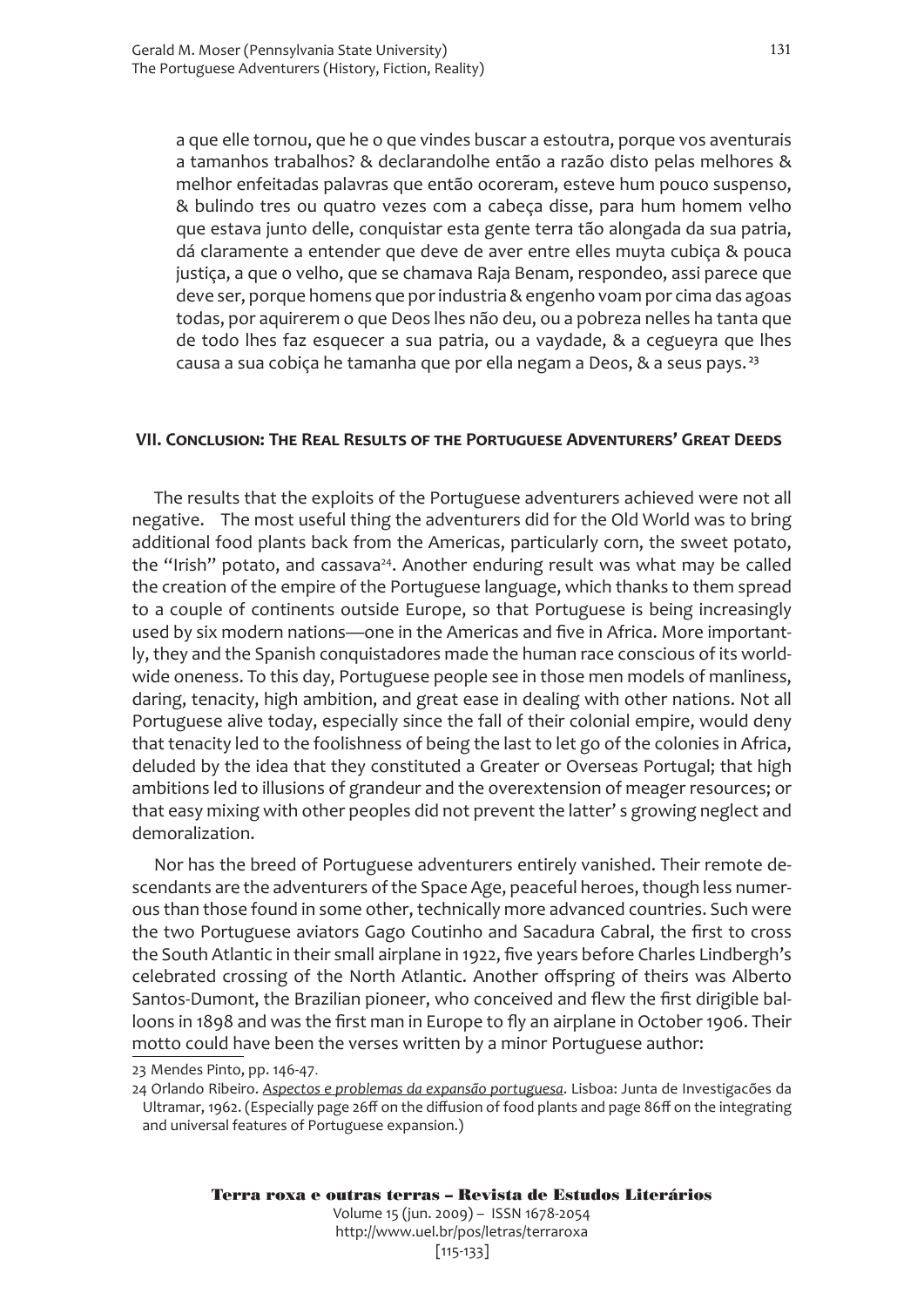In the vast ocean of the Future There won't be any lack of Indies to explore. . . Be ready to embark, come, let's depart! Let's search the new horizons For the new lands of Liberty and Love.<sup>25</sup>

Old Camões, the national bard, had centuries ago summed up the spirit of the Portuguese adventurers in a single verse, the proud boast that his small nation, "If more worlds existed, would get there, too. (E, se mais mundo houvera, lá chegara!).<sup>26</sup>

#### **Bibliography**

Anonymous [Antônio Vieira?]. *Arte de Furtar*, 10th ed. Prefaced by Jaime Brasil. Lisboa: Livraria Peninsular, 1937.

Anonymous. *Livro do Infante Dom Pedro de Portugal—O qual andou as sete Partidas do Mundo*. Copy of the 1602 edition, in Rogers, Francis M., comp. List of Editions of the Libro del Infante don Pedro de Portugal. Lisboa: Companhia de Diamantes de Angola, 1959<sup>27</sup>.

Álvares, Francisco. *The Prester John of the Indies*. Hakluyt Society, New Series, vols. 114 & 115. Cambridge: England, 1958. English translation of *Verdadeira Informação das Terras do Preste João* (1540). (On Pero da Covilhã).

Álvares do Oriente, Fernão. *Lusitânia Transformada*. Lisboa, 1607.

Boxer, Charles R. *Four Centuries of Portuguese Expansion, 1415-1825: A Succinct Survey*. Johannesburg: Witwatersrand University Press, 1963.

Vaz de Caminha, Pero. See Ley, C. D.

Camões, Luís Vaz de. *The Lusiads*. English translation by Leonard Bacon. New York: The Hispanic Society of America, 1950. Translation of *Os Lusíadas* (Lisboa, 1572).

Casimiro, Augusto. *Portugal Atlântico: Poemas da África e do Mar*. Lisboa: Agência-Geral do Ultramar, 1955.

Cidade, Hernâni. *A Literatura portuguesa e a expansão ultramarina, 2nd rev. ed*. Coimbra: Armênio Amado, 1963 & 1964. Two vols $2^8$ .

Cortesão, Jaime. *Os Portugueses no Descobrimento dos Estados Unidos*. Lisboa: Seara Nova, 1949. See also Morse, R. M.

Couto, Diego do. *O Soldado prático (que trata dos Enganos e Desenganos da Índia)*. Edited by M. Rodrigues Lapa. Lisboa: Sá da Costa, 1937<sup>29</sup>.

25 Final lines of Augusto Casimiro's poem "A tentacão do mar" (The Temptation of the Sea), 1911

26 *Os Lusíadas,* canto vii, st. 14, l. 8

- 27 Other editions speak of *four*, not seven, parts of the world.
- 28 The reference to the reply of a Portuguese convict to a Muslim merchant in India is taken from it.

29 Edition of a sixteenth-century manuscript first published in 1790.

Terra roxa e outras terras – Revista de Estudos Literários